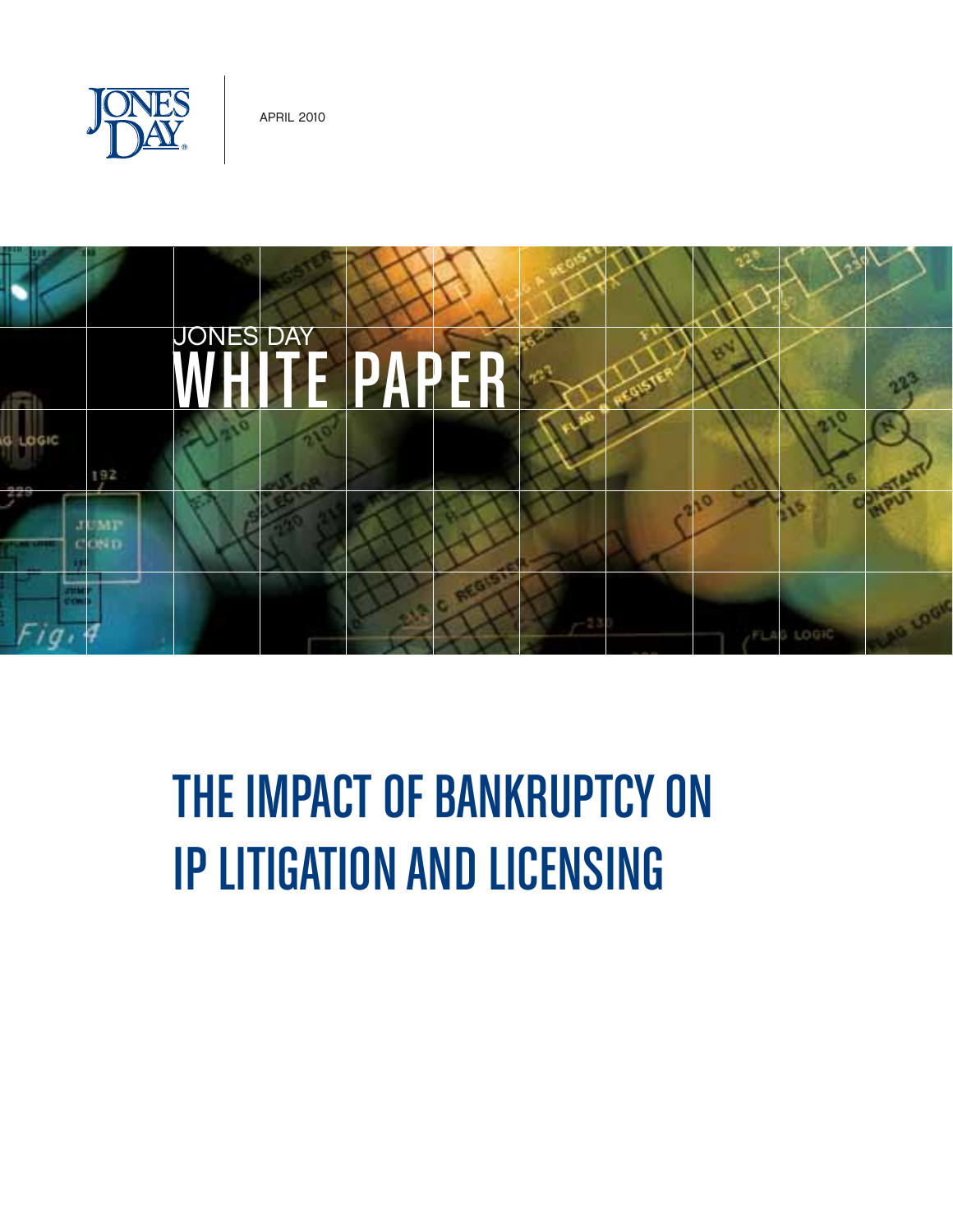## **TABLE OF CONTENTS**

#### **PAGE**

| The Police or Regulatory Power Exception to the Automatic Stay is Unlikely to Apply to ITC Investigations5 |  |
|------------------------------------------------------------------------------------------------------------|--|
|                                                                                                            |  |
|                                                                                                            |  |
|                                                                                                            |  |
|                                                                                                            |  |
|                                                                                                            |  |
|                                                                                                            |  |
|                                                                                                            |  |
|                                                                                                            |  |
|                                                                                                            |  |
|                                                                                                            |  |
|                                                                                                            |  |
|                                                                                                            |  |
|                                                                                                            |  |
|                                                                                                            |  |
|                                                                                                            |  |
|                                                                                                            |  |
|                                                                                                            |  |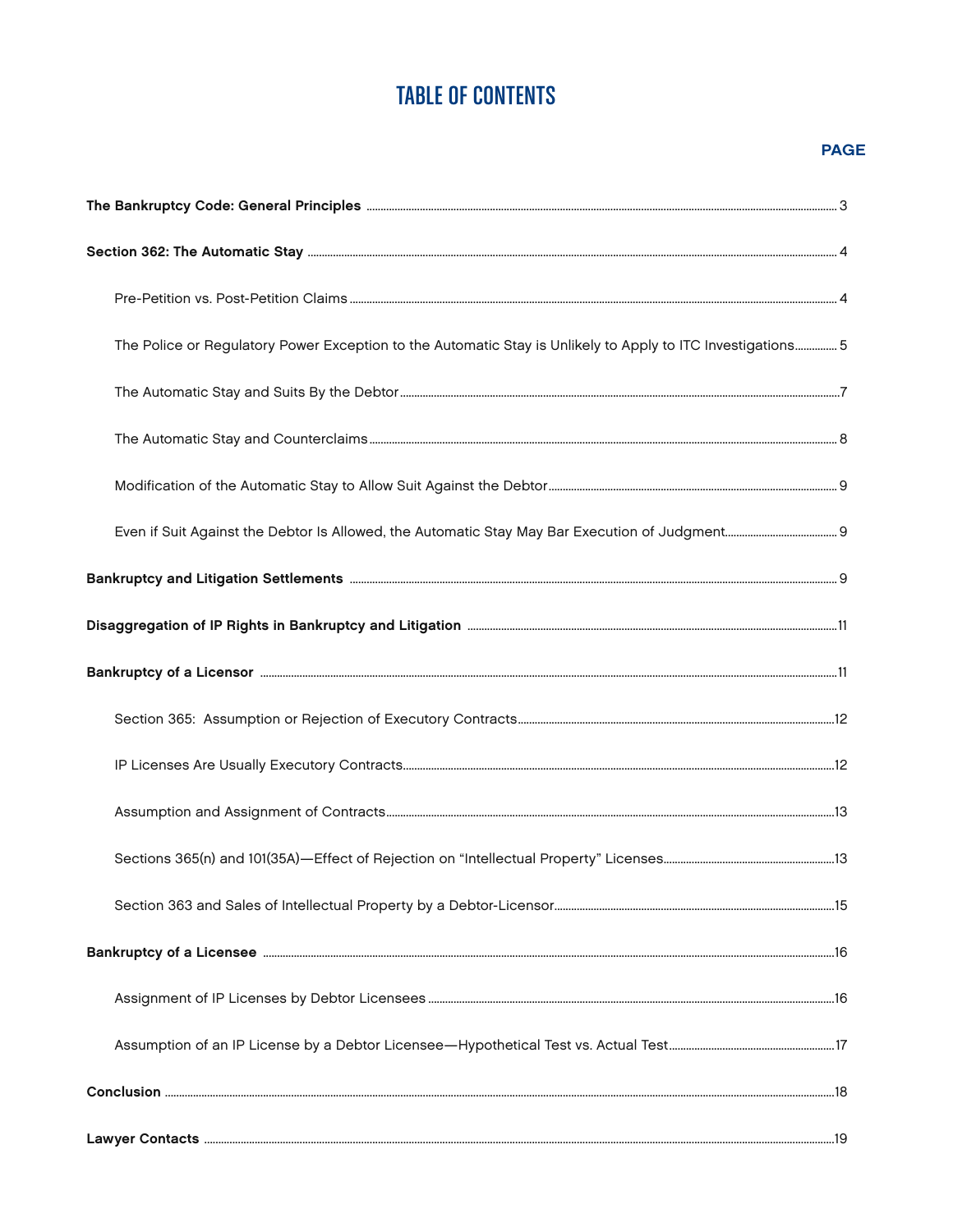# The Impact of Bankruptcy on IP Litigation and Licensing

The recent financial downturn has resulted in an explosion of corporate bankruptcy filings. Through December of 2009, there have been 60,530 business bankruptcy filings—a 41 percent year-over-year increase from 2008, and more than three times the number of cases filed in 2006.<sup>1</sup> In the present economic environment, the possibility that a company's intellectual property ("IP") litigation or licensing activities will be affected by another party's bankruptcy is much more likely that it was even three years ago.

This White Paper addresses some of the IP issues that may arise when a party to litigation or a party to a license files for bankruptcy, and focuses primarily on sections of the Bankruptcy Code that affect the reorganization of the debtor. The Bankruptcy Code, and Chapter 11 in particular, is principally concerned with rehabilitating the debtor while minimizing losses by creditors. While not necessarily at odds with the concerns of IP law—protecting innovation or original expression and preventing consumer confusion the Bankruptcy Code's goals are sometimes in tension with those of IP law. The court's application of the Bankruptcy Code can fundamentally alter or extinguish certain kinds of licensed IP rights as well as affect a party's ability to enforce its IP rights against the debtor.

### THE BANKRUPTCY CODE: GENERAL PRINCIPLES

Most business bankruptcy proceedings are commenced voluntarily by the debtor filing a petition under Chapter 7 or Chapter 11 of the Bankruptcy Code. This creates a bankruptcy estate that generally consists of all of the debtor's assets at the time the petition was filed. In Chapter 7 cases, the petition is filed to provide corporations with a mechanism "for an orderly liquidation of assets and distribution to creditors."2 The bankruptcy court appoints a trustee to

1 See Statistics maintained by the American Bankruptcy Institute, Quarterly Business Filings By Year (1994-2009) at [http://www.ab](http://www.abiworld.org/AM/AMTemplate.cfm?Section=Home&TEMPLATE=/CM/ContentDisplay.cfm&CONTENTID=58409)i[world.org/AM/AMTemplate.cfm?Section=Home&TEMPL](http://www.abiworld.org/AM/AMTemplate.cfm?Section=Home&TEMPLATE=/CM/ContentDisplay.cfm&CONTENTID=58409)ATE=/CM/ ContentDisplay.cfm&CONTENTID=58409.

effectuate the liquidation, and the trustee has sole control over the debtor's assets for the purpose of the liquidation.3

In contrast, Chapter 11 aims to facilitate the debtor's survival and ultimate emergence from bankruptcy. Chapter 11 permits a debtor to rehabilitate its business and discharge debts by reorganizing, conducting its affairs, and paying creditors in accordance with a court-approved plan.4 The debtor is usually allowed to continue operating and managing its business as a "debtor in possession" pursuant to sections 1107 and 1108 of the Bankruptcy Code. A debtor in possession in a Chapter 11 case has the same operational rights as a trustee.5 In cases where a debtor in possession is in derogation of its duty to manage its business, however, a trustee can be appointed by the court. <sup>6</sup> This sometimes occurs at the request of the creditor's committee, which ordinarily consists of the unsecured creditors that hold the seven largest unsecured claims against the debtor.<sup>7</sup> Important activities of the committee include consulting with the debtor in possession on administration of the case, investigating the debtor's conduct and operation of the business, and participating in formulating a plan of reorganization.8

While the ultimate goal of a Chapter 11 bankruptcy is to get the court to confirm a plan of reorganization, it is also possible for a debtor to liquidate assets under this chapter. In a Chapter 11 liquidation, the debtor in possession may oversee the liquidation, and can thus plan for the orderly divestiture of assets over time.<sup>9</sup> In some cases, this may benefit the creditor body more than a Chapter 7 liquidation managed by a trustee that is generally less familiar with the debtor's assets. Alternately, a Chapter 11 bankruptcy can be converted into a Chapter 7 bankruptcy.10

- 6 See, e.g., Goldberg v. Craig (In re Hydro-Action, Inc.), 341 B.R. 186, 192 (Bankr. E.D. Tex. 2006).
- 7 11 U.S.C. § 1102.
- 8 11 U.S.C. § 1103.
- 9 See, e.g., In re Deer Park, Inc., 136 B.R. 815, 818 (B.A.P. 9th Cir. 1992).
- 10 See, e.g., Myers v. Raynor (In re Raynor), 406 B.R. 375, 376 (B.A.P. 8th Cir. 2009).

<sup>2</sup> William L. Norton, Jr., 4 Norton Bankr. Law & Prac. § 74:2 (3d ed. 2009).

<sup>3</sup> See, e.g., Monaco v. United States Dep't of Educ. (In re County Schs., Inc.), 163 B.R. 424, 430 (Bankr. D. Conn. 1994).

<sup>4</sup> In re Krohn, 886 F.2d 123, 125-128 (6th Cir. 1989).

<sup>5</sup> See, e.g., Official Comms. of Unsecured Creditors v. Anderson Senior Living Prop. LLC (In re Nashville Senior Living, LLC), 407 B.R. 222, 227 n.6 (B.A.P. 6th Cir. 2009).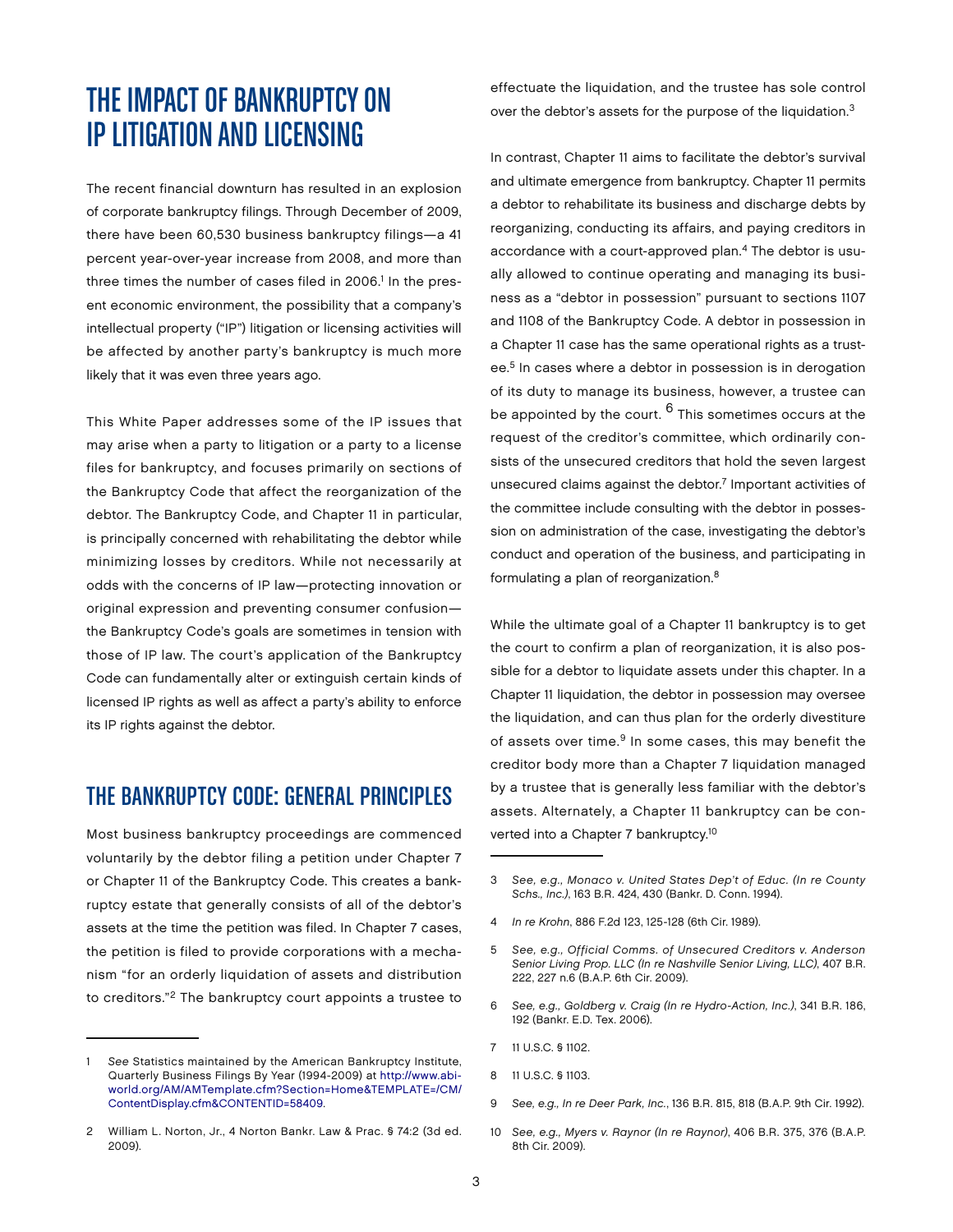From the standpoint of the IP practitioner, three sections of Chapter 11 tend to have the greatest impact on IP rights or the enforcement of such rights: section 362 (Automatic stay), section 363 (Use, sale, or lease of property), and section 365 (Executory contracts and unexpired leases).

## Section 362: The Automatic Stay

Filing a bankruptcy petition causes an automatic stay of all court proceedings and other acts to collect pre-petition liabilities from the debtor. Pursuant to 11 U.S.C. section 362(a), the petition stays, inter alia and subject to certain exceptions:

- (1) the commencement or continuation, including the issuance or employment of process, of a judicial, administrative, or other action or proceeding against the debtor that was or could have been commenced before the commencement of the case under this title, or to recover a claim against the debtor that arose before the commencement of the case under this title;
- (2) the enforcement, against the debtor or against property of the estate, of a judgment obtained before the commencement of the case under this title;
- (3) any act to obtain possession of property of the estate or of property from the estate or to exercise control over property of the estate;
- (4) any act to create, perfect, or enforce any lien against property of the estate;
- (5) any act to create, perfect, or enforce against property of the debtor any lien to the extent that such lien secures a claim that arose before the commencement of the case under this title;
- (6) any act to collect, assess, or recover a claim against the debtor that arose before the commencement of the case under this title; ….

Courts recognize the great breadth of the automatic stay and, with only a few specific exceptions, will prevent any attempts to enforce pre-petition claims or any actions that would affect property of the estate for the duration of the stay.<sup>11</sup>

The automatic stay's fundamental purpose is to give the debtor a breathing spell from its creditors and relieve the debtor of the financial pressures that drove it into bankruptcy.<sup>12</sup> The automatic stay also safeguards creditors' rights by preventing "different creditors from bringing different proceedings in different courts, thereby setting in motion a free-for-all in which opposing interests maneuver to capture the lion's share of the debtor's assets."13 Additional benefits of the automatic stay are that it extends statutes of limitation to 30 days after termination of the stay and extends debtor deadlines to file claims or cure defaults until 60 days after petition.<sup>14</sup> The duration of the stay is defined, subject to certain exceptions, by section 362(c):

- (1) the stay of an act against property of the estate under subsection (a) of this section continues until such property is no longer property of the estate;
- (2) the stay of any other act under subsection (a) of this section continues until the earliest of—
	- (A) the time the case is closed;
	- (B) the time the case is dismissed; or
	- (C) if the case is a case under chapter 7 of this title concerning an individual or a case under chapter 9, 11, 12, or 13 of this title, the time a discharge is granted or denied….15

In patent cases in which the debtor is one of multiple defendants, litigation may be stayed with respect to the debtor but allowed to proceed with respect to the other defendants. If, however, the claims against all of the defendants are "hopelessly intertwined," the entire patent infringement action may be stayed.16

Pre-Petition vs. Post-Petition Claims. The automatic stay applies to any suit against the debtor that "could have been commenced before the filing of a bankruptcy petition or that asserts a cause of action that arose before the filing of a bankruptcy petition."17 The automatic stay does not, however,

- 12 H.R.Rep. No. 95-595, 95th Cong., 1st Sess., at 340 (1977).
- 13 Rijos v. Vizcaya (In re Rijos), 263 B.R. 382, 389 (B.A.P. 1st Cir. 2001).
- 14 11 U.S.C. § 108.
- 15 11 U.S.C. § 362(c).
- 16 See, e.g., Int'l Consumer Prods. of N.J., Inc. v. Complete Convenience, LLC, No. 07-325 (MLC), 2008 WL 2185340, at \*1 (D.N.J. May 23, 2008).
- 17 Hazelquist v. Guchi Moochie Tackle Co., Inc., 437 F.3d 1178, 1180 (Fed. Cir. 2006).

<sup>11</sup> See, e.g., Carbaugh v. Carbaugh (In re Carbaugh), 278 B.R. 512, 524 (B.A.P. 10th Cir. 2002).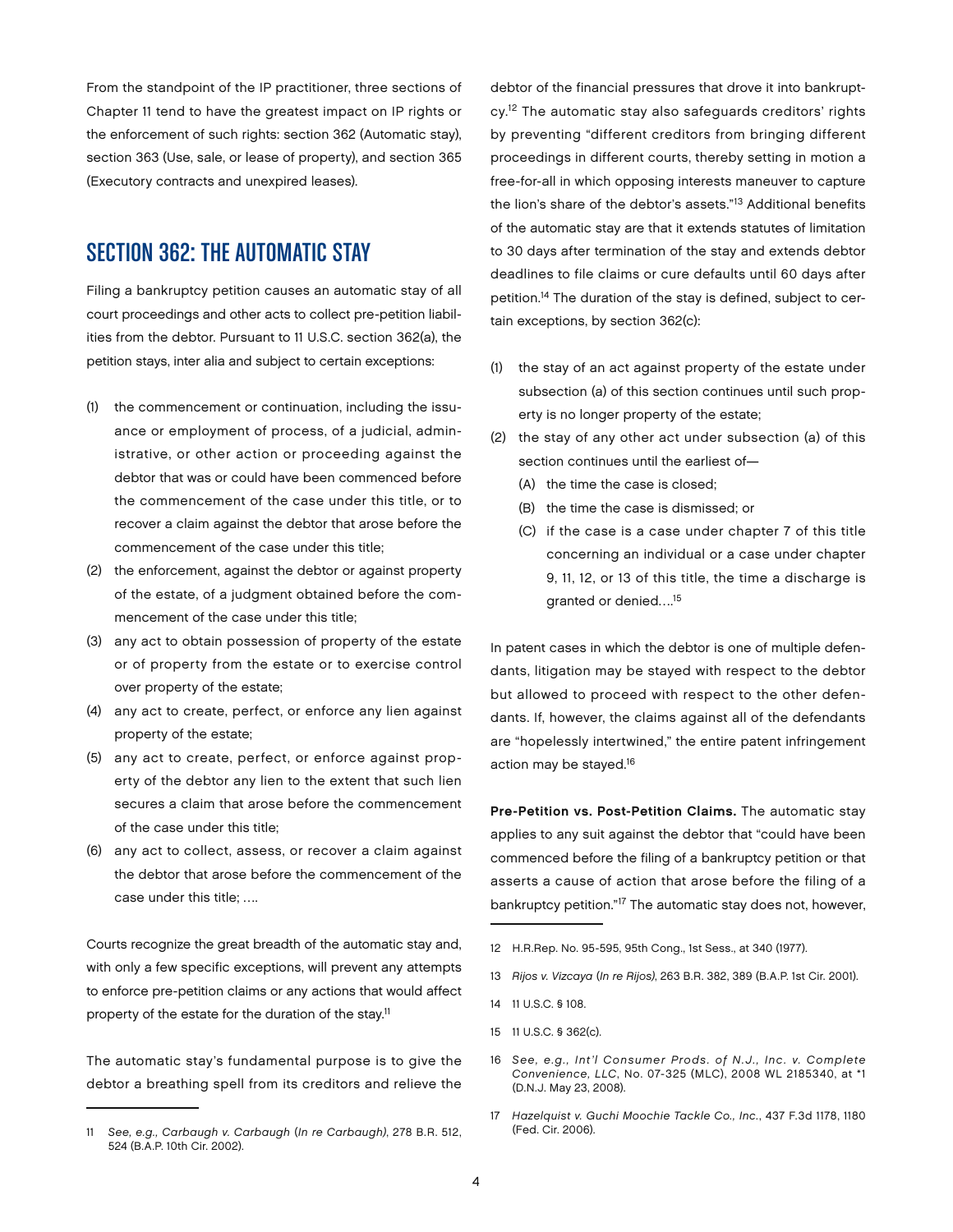generally apply to suits based on post-petition torts, including post-petition patent infringement. "Damages for wrongs done during the bankruptcy proceeding are administrative claims, and thus paid in full most of the time."18

For example, in Alloc, Inc. v. Unilin Decor N.V., the court held that the automatic stay provision of the Bankruptcy Code was inapplicable where the asserted patent issued postpetition.19 Other courts, such as the court in Voice Sys. and Servs., Inc. v. VMX, Inc.,<sup>20</sup> have allowed patent suits based on post-petition conduct to proceed pursuant to 28 U.S.C. § 959(a), which states that:

Trustees, receivers or managers of any property, including debtors in possession, may be sued, without leave of the court appointing them, with respect to any of their acts or transactions in carrying on business connected with such property. Such actions shall be subject to the general equity power of such court so far as the same may be necessary to the ends of justice....

Relying on section 959(a), the court in Voice Sys. and Servs. granted a preliminary injunction that prevented the debtor from continuing to sell the allegedly infringing product. Interestingly, while filing a bankruptcy petition typically benefits the debtor in litigation by automatically staying pre-petition claims, here the court considered the debtor's bankruptcy to weigh in favor of granting preliminary injunctive relief. Because the debtor's Chapter 11 proceeding was an acknowledgement that its liabilities exceeded its assets, the court noted that the debtor would be unable to fully compensate the patent owner for damages caused by the debtor's past and present infringement.<sup>21</sup> This left the pat-

18 In re Mahurkar Double Lumen Hemodialysis Catheter Patent Litig., 140 B.R. 969, 977 (N.D. Ill. 1992) (Judge Easterbrook sitting by designation); see also Lancaster Composite, Inc. v. Hardcore Composites Operations, LLC, No. Civ. 04-1414-SLR, 2005 WL 121794, at \*977 (D. Del. Jan. 14, 2005) (noting that default judgment had been entered against bankrupt debtor regarding post-petition acts of infringement; also noting that the Official Committee of Unsecured Creditors acknowledged that the automatic stay is not applicable to infringement claims arising post-petition).

19 Alloc, Inc. v. Unilin Decor N.V., No. 02-C-1266, 2005 WL 3448060, at \*1 (E.D. Wis. Dec. 15, 2005).

20 Voice Sys. and Servs., Inc. v. VMX, Inc., 26 U.S.P.Q.2d 1106, 1113 (N.D. Okla. 1992).

ent owner with no adequate remedy at law, which the court found to weigh in favor of granting a preliminary injunction.22

On the other hand, bankruptcy courts retain significant discretion to implement stays of litigation and will occasionally bar suits even when based on post-petition conduct. The above reference to the court's "equity power" in section 959(a) has sometimes been used to anchor decisions to preclude suits based on post-litigation conduct, as explained by the court in In re Television Studio Sch. of N. Y.:

The policy behind the second sentence is to limit the seemingly unfettered power to bring suit against a debtor-in-possession, where to do so would significantly interfere with the orderly administration of the debtor's estate. Thus, while it is essential to allow most of these suits [based on post-petition conduct] to proceed without leave, there will inevitably be instances when to allow a suit of this type would substantially impede the reorganization of the debtor.<sup>23</sup>

Similarly, in In re Telegroup, Inc., the plaintiff sought permission to file suit in another forum for post-petition damages arising during a three-month window of time in which the debtor was alleged to have engaged in patent infringement.<sup>24</sup> Although precedent suggested that such claims fell within section 959(a), the court exercised its discretion to deny plaintiff's request under its general equity powers.<sup>25</sup> In so holding, the court reasoned that it, rather than a different tribunal, should determine the validity of the plaintiff's proof of administrative claim in the event that the debtor filed an objection to that claim.26

The Police or Regulatory Power Exception to the Automatic Stay is Unlikely to Apply to ITC Investigations. Under 11 U.S.C. § 362(b)(4), the automatic stay does not apply to governmental assertions of police or regulatory

25 Id.

26 Id.

<sup>22</sup> Id.

<sup>23</sup> In re Television Studio Sch. of N.Y., 77 B.R. 411, 412 (Bankr. S.D.N.Y. 1987).

<sup>24</sup> In re Telegroup, Inc., 237 B.R. 87, 95 (Bankr. D.N.J. 1999).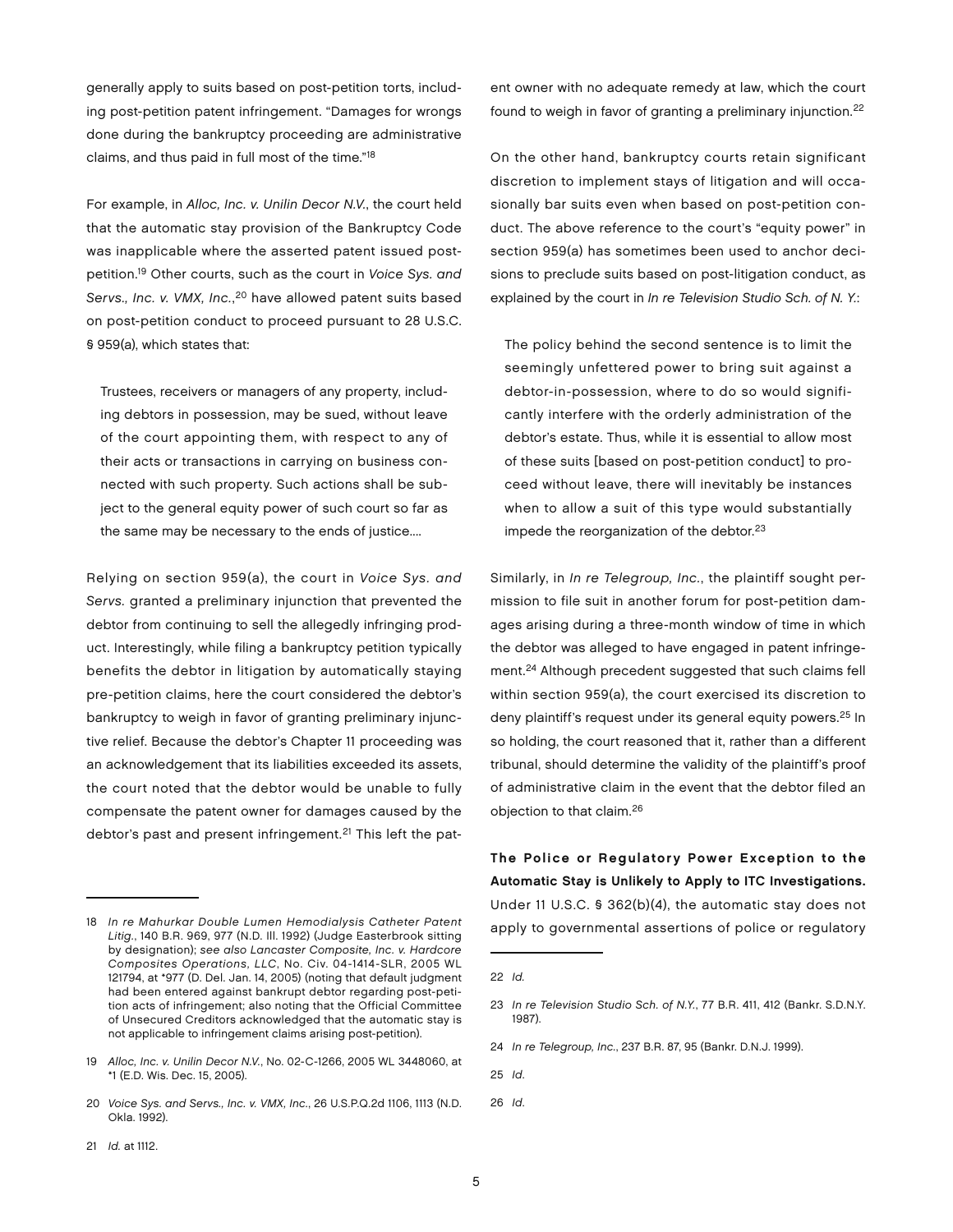powers such as suits by government entities to "prevent or stop violation of fraud, environmental protection, consumer protection, safety, or similar police or regulatory laws, or attempting to fix damages for violation of such a law…."27 Litigants attempting to use this exception to argue that the automatic stay does not apply in section 337 United States International Trade Commission ("ITC") investigations have met with increasing resistance.

The ITC, in a Commission Opinion, has held that section 337 investigations fall within the section 362(b)(4) exception from the automatic stay. $28 \ln In$  the Matter of Certain Semiconductor Chips with Minimized Chip Package Size and Products Containing Same, the Commission explained:

Preventing violation of domestic industries' intellectual property rights falls squarely within the "regulatory power" of a "governmental unit." Therefore, Section 337 falls within the exception of section 362(b)(4). The Commission, thus, denies Spansion's request to stay the investigation.<sup>29</sup>

Because the Commission found that section 337 investigations fall within the section 362(b)(4) exception, it denied the bankruptcy debtor's request to apply the automatic stay provision.

Bankruptcy courts, however, have reached the opposite conclusion in a series of increasingly detailed opinions. In In re Qimonda AG, Qimonda and several other respondents were accused of infringement in an ITC action.<sup>30</sup> Because Qimonda was involved in a foreign insolvency proceeding for which it sought recognition in the United States Bankruptcy Court for the Eastern District of Virginia—which, if granted, would invoke the automatic stay of section 362 it sought an injunction staying the ITC action pending a decision on recognition by the bankruptcy court. After analyzing the factors for a preliminary injunction (likelihood of success, irreparable harm, balance of equities, public interest), the court held that the ITC action should be stayed with respect to Qimonda pending the court's decision on recognition, but that Qimonda would be bound by the ITC's decision on validity at the trial with the remaining respondents to the same extent as if Qimonda had participated in the trial.<sup>31</sup> In so holding, the court noted that litigation initiated by a private party under section 337 of the Tariff Act of 1930 before the ITC does not meet the requirements of the section 362(b)(4) police power exception—rendering such actions subject to the automatic stay:

The ITC serves several functions. In the LSI patent litigation before the ITC, it is acting in its judicial capacity, not its enforcement capacity. It is adjudicating a case involving an alleged infringement of a patent by certain imports. The case was commenced by individual private parties against individual private parties. The private parties are the real parties in interest…It is the forum for the litigation; the tribunal before which the case is tried. It is not the instigator or the prosecutor. The exception to § 362(a) for governmental units under § 362(b)(4)…is not applicable in this case.<sup>32</sup>

Although the complainant asked the ITC to disregard the bankruptcy court's stay order and go forward with the proceeding against Qimonda, the administrative law judge instead gave effect to the bankruptcy court's ruling and stayed the ITC action.<sup>33</sup>

In October 2009, the United States Bankruptcy Court for the District of Delaware followed Qimonda and held that the "police and regulatory" exception does not apply to ITC proceedings.<sup>34</sup> In In re Spansion, Samsung argued that its ITC action against Spansion should be allowed to proceed under that exception.35 The court applied a hybrid two-part

<sup>27</sup> Reform Act of 1978, H. Rep. No. 595, 95th Cong., 1st Sess., at 343 (1977); S. Rep. No. 989, 95th Cong., 2d Sess., at 52 (1978).

<sup>28</sup> In the Matter of Certain Semiconductor Chips with Minimized Chip Package Size and Products Containing Same, Inv. No. 337-TA-605, 2009 ITC LEXIS 841 (ITC June 3, 2009).

<sup>29</sup> Id. at \*109-110.

<sup>30</sup> In re Qimonda AG, No. 09-14766-RGM, 2009 WL 2210771, at \*2-3 (Bankr. E.D. Va., July 16, 2009).

<sup>31</sup> Id.

<sup>32</sup> Id. at \*5-6.

<sup>33</sup> In re Certain Semiconductor Integrated Circuits Using Tungsten Metallization and Products Containing the Same, Order No. 110, No. 337-TA-648, 2009 WL 2122070 (U.S.I.T.C. July 15, 2009).

<sup>34</sup> In re Spansion, Inc., No. 09-10690 (KJC), 09-11480 (KJC), 2009 WL 3170304 (Bankr. D. Del., Oct. 1, 2009).

<sup>35</sup> Id. at \*6.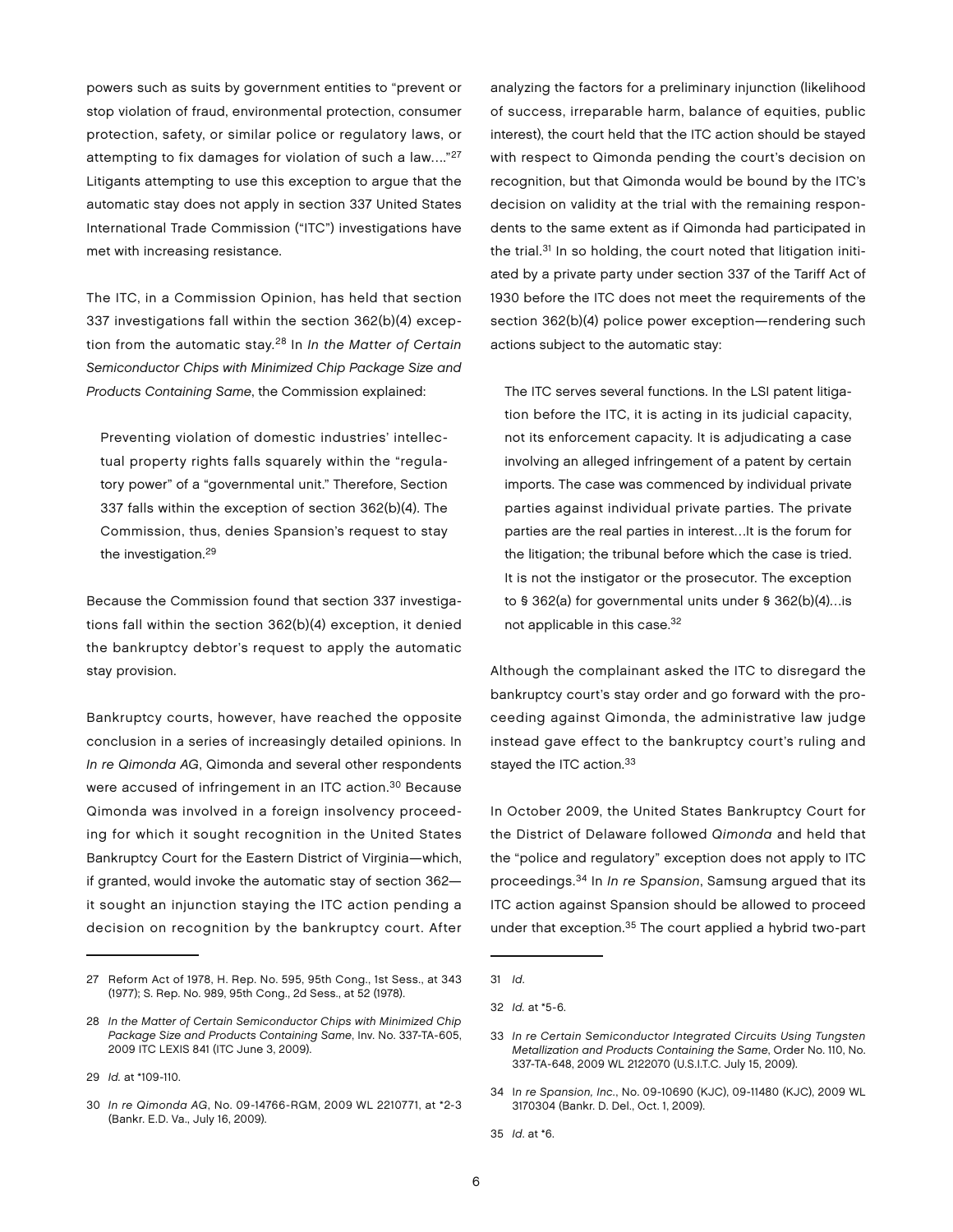test that focused on whether the ITC proceeding adjudicated private rights or effectuated public policy.36 The court ultimately held, consistent with Qimonda, that the primary thrust of Samsung's ITC action was to adjudicate patent infringement claims of private parties for the benefit of Samsung.37 Therefore, because the Samsung ITC action only incidentally served the goal of preventing unfair competition, the automatic stay applied to that action.<sup>38</sup>

Most recently, the In re Qimonda AG court issued a detailed memorandum opinion wherein it refused to apply the section  $362(b)(4)$  exception to the automatic stay to an ITC action.<sup>39</sup> After the court granted provisional relief to Qimonda, as discussed above, LSI and the ITC renewed their argument at the recognition hearing that the police and regulatory power exception applied to the ITC action.<sup>40</sup> The court rejected this argument because it held that (1) the action pending before the ITC was not a continuation of an action by the ITC and (2) the action was not an enforcement of the ITC's police and regulatory power, as required by section 362(b)(4).<sup>41</sup>

The court noted that while staff attorneys from the Office of Unfair Import Investigations do participate in ITC actions, these attorneys do not control or direct either the complainant or the respondent.<sup>42</sup> The court ultimately held that the ITC is the forum before which private litigants enforce their patents, not a governmental unit that itself enforces those patents.43 As the action was before the ITC, but not by the ITC, the exception of section  $362(b)(4)$  was inapplicable.<sup>44</sup>

- 38 Id. Samsung has appealed this decision to the District Court, which in turn has referred the case to an Appellate Mediation Panel.
- 39 In re Qimonda AG, No. 09-14766-RGM (Chapter 15)(Bankr. E.D. Va., February 16, 2010).
- 40 Id. at 1-2.
- 41 Id. at 3.
- 42 *Id.* at 5.
- 43 Id. at 6.
- 44 Id.

The In re Qimonda AG court further held that even if the ITC action had been by the ITC, it was not an enforcement of the ITC's police and regulatory powers. The court applied the "pecuniary interest test," which says that an action is not an action to enforce a police or regulatory power if the governmental unit's primary purpose is to further its pecuniary interest.45 The court found that when a governmental unit seeks to exercise creditor remedies, it does not protect the public's health and safety, but rather disrupts the bankruptcy proceeding to the detriment of other creditors.<sup>46</sup>

The court also applied the "private rights test," which says that an action is not an action to enforce police and regulatory power if the governmental unit seeks primarily to further private rights.47 The ITC argued that the public policy underlying the Tariff Act of 1930 is the protection of domestic industries from patent infringement.<sup>48</sup> The court disagreed, and found that the applicable provisions of the Tariff Act of 1930 exist primarily to protect patent holders, noting that the outcome of an ITC action does not affect domestically produced goods.49 As the ITC action was primarily for the benefit of private parties, the section 362(b)(4) exception did not apply.50 The court concluded by noting its holding was consistent with the holding in Spansion.<sup>51</sup>

The Automatic Stay and Suits By the Debtor. An important characteristic of the automatic stay is that while it generally prevents litigation activities against the debtor, it is far less restrictive of litigation activities by the debtor. 11 U.S.C. section 362(a)(1) states that the stay applies to actions "against the debtor," and 11 U.S.C. section 362(a)(3) states that the stay applies to acts to obtain possession of or to exercise control over property of the estate.52 Section 362 does not, however, prevent the trustee or debtor in possession from prosecuting

45 Id. at 8.

46 Id. at 8-9.

- 47 Id. at 9.
- 48 Id.
- 49 Id. at 10.
- 50 Id.
- 51 Id.

52 See also, e.g., Martin-Trigona v. Champion Fed. Sav. & Loan Ass'n, 892 F.2d 575, 577 (7th Cir. 1989).

<sup>36</sup> Id. at \*7.

<sup>37</sup> Id. at \*8.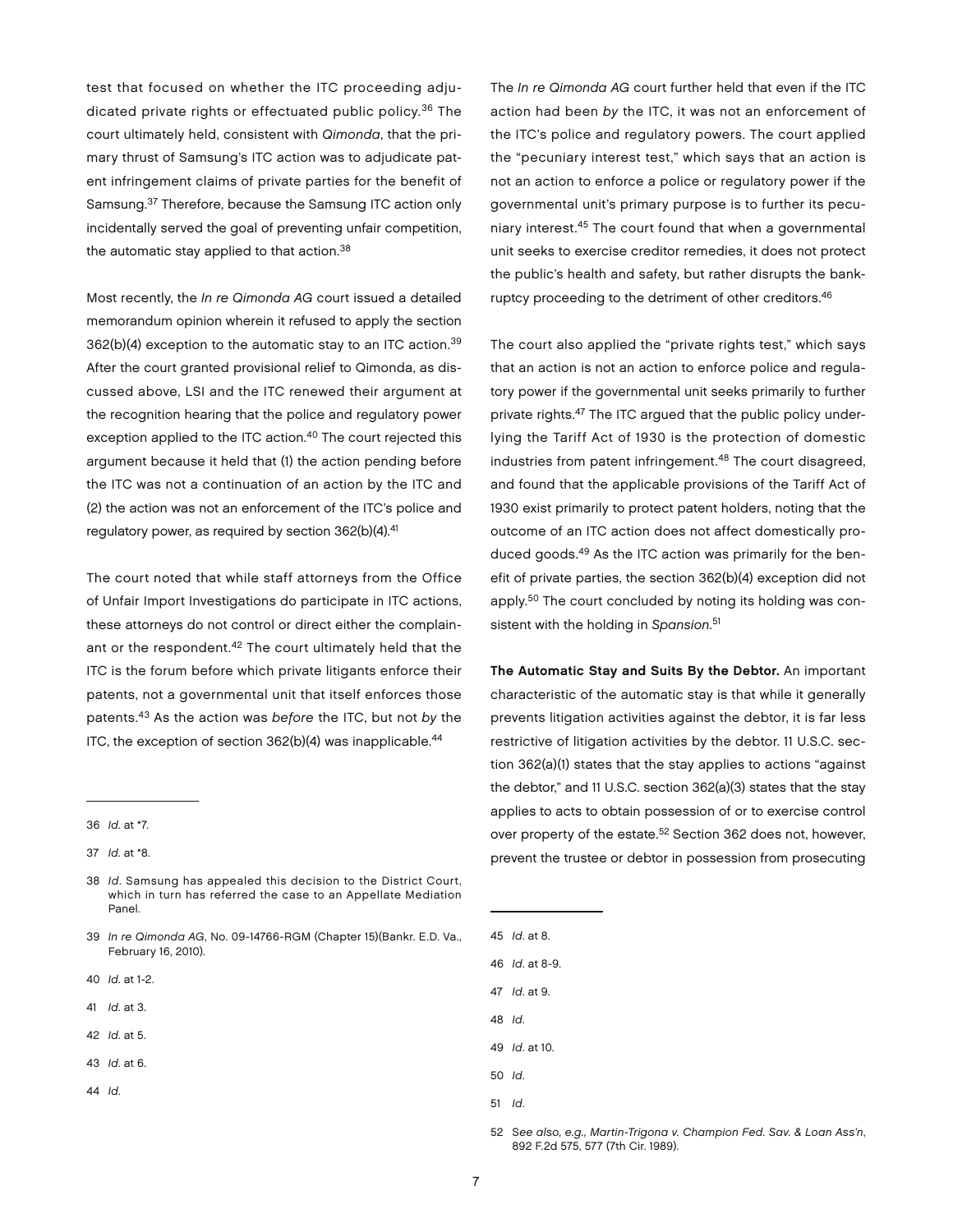or appearing in an action that the debtor initiated and that is pending at the time of bankruptcy.<sup>53</sup>

A party sued by the debtor retains the ability to defend itself: "There is ... no policy of preventing persons whom the bankrupt has sued from protecting their legal rights. True, the bankrupt's cause of action is an asset of the estate; but as the defendant in the bankrupt's suit is not, by opposing that suit, seeking to take possession of it, subsection (a)(3) is no more applicable than (a)(1) is."54 "Out of fairness, the defendant should be allowed to defend himself from attack, and the automatic stay should not tie the hands of a defendant while the plaintiff debtor is given free rein to litigate."<sup>55</sup> Courts have held that creditors can move to dismiss a debtor's lawsuit as long as that creditor asserts no counterclaims.56 A defendant's ability to assert counterclaims against the debtor, however, is a more complicated issue.

The Automatic Stay and Counterclaims. Counterclaims against the debtor are generally barred. In Koolik v. Markowitz, the court held that: "[S]ince a defendant who is awarded judgment on a counterclaim is no less a judgment creditor than is a plaintiff who is awarded judgment on a claim asserted in the complaint, we construe the term 'action or proceeding'... to include any pleading that asserts a claim on which relief is sought."<sup>57</sup> In this way, the Second Circuit held that an answer that asserts a counterclaim against a plaintiff that becomes a bankruptcy debtor is an "action or proceeding against the debtor" within the meaning of 11 U.S.C. section 362(a)(1), regardless of whether the plaintiff initiated the lawsuit.58

In fact, courts have held that counterclaims against a debtor may be suspended even though closely related claims asserted by the debtor may continue.<sup>59</sup> For example, in Maritime Elec. Co. v. United Jersey Bank, the Third Circuit noted that multiple claim and multiple party litigation must be disaggregated so that "particular claims, counterclaims, crossclaims and third-party claims are treated independently when determining which of their respective proceedings are subject to the bankruptcy stay."60 As a result of this disaggregation, actions against a debtor will be stayed even though closely related claims or counterclaims asserted by the debtor may continue in the same case.<sup>61</sup> The court further clarified that the automatic stay is not available to nonbankrupt codefendants of a debtor even if they are in a similar legal or factual nexus with the debtor.<sup>62</sup> While this approach is not adopted in every case, it creates the potential for an unbalanced scenario wherein the debtor can vigorously pursue its claims while the adverse party is frozen in a stay with respect to its counterclaims.

The Federal Circuit has been hard to predict with respect to this issue. Citing judicial economy, the Federal Circuit in Robert Tyer & Assocs., Inc. v. Envtl. Dynamics, Inc., expressed discomfort with staying one side while allowing the other to proceed with respect to closely related issues.63 The court noted that while the matter before it was not entirely clear, "it appear[ed] that the issues underlying the claims of tortious interference and antitrust violations [were] substantially similar to those involved in [the counterclaimant's] counterclaim for patent infringement."64 Another issue significant to the court was that granting appellate review of the debtor's claims would require it to consider issues that were the subject of a stay mandated by statute.<sup>65</sup> For these reasons, the court stayed all claims at issue in the debtor's appeal.<sup>66</sup>

61 Id.

- 63 Robert Tyer & Assocs., Inc. v. Envtl. Dynamics, Inc., No. 95-1270, 1995 WL 470526, at \* 2 (Fed. Cir. July 14, 1995).
- 64 Id.
- 65 Id.

<sup>53</sup> See, e.g., In re White, 186 B.R. 700, 704 (B.A.P. 9th Cir. 1995). Note, however, that the automatic stay may restrict certain litigation activities of the debtor to the extent that they relate to claims that are otherwise subject to the automatic stay. For example, courts have held that the debtor will be stayed by section 362 from appealing an unfavorable judgment in an action that was originally brought against the debtor. Id. at 704-05.

<sup>54</sup> Martin-Trigona, 892 F.2d at 577.

<sup>55</sup> Ingersoll-Rand Fin. Corp. v. Miller Mining Co., Inc., 817 F.2d 1424, 1426-27 (9th Cir. 1987); see also Cathey v. Johns-Manville Sales Corp., 711 F.2d 60, 62 (6th Cir. 1983), cert. denied, 106 S.Ct. 3335 (1986).

<sup>56</sup> In re Sheppard, No. 06-65467, 2006 Bankr. LEXIS 1368, at \*3 (Bankr. N.D. Ga. July 12, 2006).

<sup>57</sup> Koolik v. Markowitz, 40 F.3d 567, 568 (2d Cir. 1994).

<sup>58</sup> Id.

<sup>59</sup> See, e.g., Maritime Elec. Co. v. United Jersey Bank, 959 F.2d 1194, 1205 (3d Cir. 1991).

<sup>60</sup> Id. at 1204-05 (internal citations omitted).

<sup>62</sup> Id.

<sup>66</sup> Id.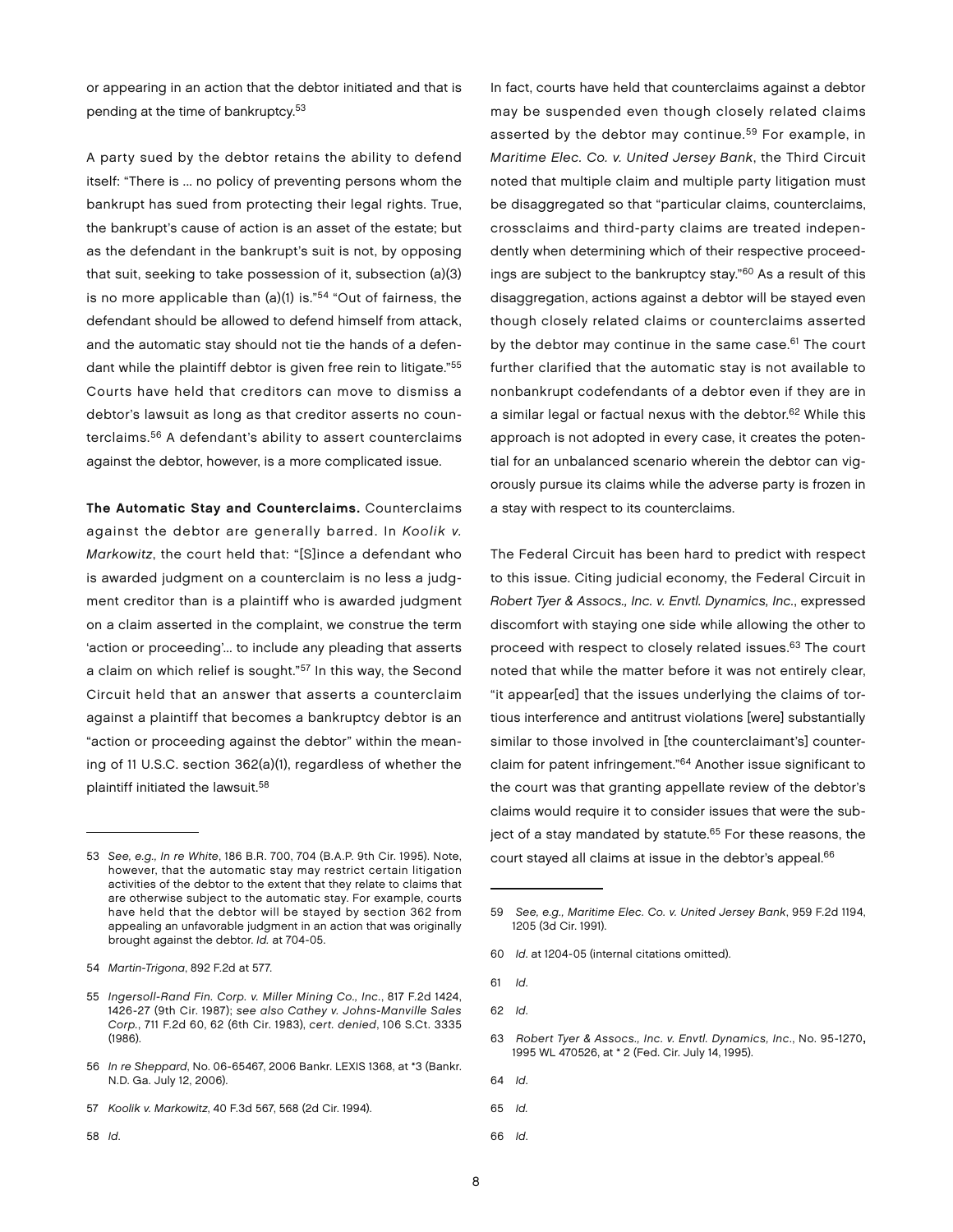In other cases, however, the Federal Circuit has expressly followed the Maritime approach. In Halmar Robicon Group, Inc. v. Toshiba Int'l Corp., the Federal Circuit held that the automatic stay did not apply to the debtor's infringement claims but did apply to the declaratory judgment claims filed by the accused infringer against the patentee. In that case, a final judgment of noninfringement was entered on the claim brought by the debtor against the alleged infringer.<sup>67</sup> The debtor waited almost seven months before appealing this judgment. The Federal Circuit noted that only the alleged infringer's declaratory judgment claims were subject to the automatic stay.<sup>68</sup> The Federal Circuit found no law to toll the time to file the notice of appeal from final judgment for that part of the case brought by the debtor.<sup>69</sup> For this reason, the court held that "[the debtor]'s appeal of the judgment of noninfringement, filed nearly seven months after the entry of final judgment and the filing of the bankruptcy petition, [was] untimely and must be dismissed."70

Modification of the Automatic Stay to Allow Suit Against

the Debtor. Pursuant to 11 U.S.C. section 362(d)(1), a potential plaintiff may be able to obtain relief from the automatic stay to bring a suit against a debtor, even in circumstances where the automatic stay applies, if the plaintiff can demonstrate "cause." Such a modification of the automatic stay "for cause" may permit an action to proceed against the debtor in another tribunal.<sup>71</sup> What constitutes "cause" for granting relief from the automatic stay is decided on a case-by-case basis.72 As the term "cause" is not defined in the Bankruptcy Code, the decision of what constitutes proper "cause" for allowing litigation before another tribunal is necessarily an exercise of the court's discretion.<sup>73</sup> Courts have adopted a nonexclusive list of 12 factors, known as the Curtis test, to assist with making this highly discretionary, fact-intensive

67 Halmar Robicon Group, Inc. v. Toshiba Int'l Corp., 127 Fed. Appx. 501, 503 (Fed. Cir. 2005).

- 68 Id. at 502-3.
- 69 Id.
- 70 Id.
- 71 In re Curtis, 40 B.R. 795, 799 (Bankr. D. Utah 1984).
- 72 See, e.g., In re Tucson Estates, Inc., 912 F.2d 1162, 1166 (9th Cir. 1990); In re MacDonald, 755 F.2d 715, 717 (9th Cir. 1985).
- 73 See, e.g., In re Olmstead, 608 F.2d 1365, 1367 (10th Cir. 1979).

determination.74 Courts have relied on these Curtis factors when determining whether or not to lift the stay in litigation related to IP rights.75

Even if Suit Against the Debtor Is Allowed, the Automatic Stay May Bar Execution of Judgment. Even if a patent infringement lawsuit against the debtor is allowed to go forward, the automatic stay may place limitations on the patentee's ability to collect on a judgment for money damages. For example, in Larami Ltd. v. Yes! Entertainment Corp., the court held that while an infringement suit based on postpetition activities was not stayed under section 362(a)(3), "the execution or attachment of a judgment obtained as a result of a post-petition claim would be barred."76

#### Bankruptcy and Litigation Settlements

An important aspect of litigation in the shadow of bankruptcy is that any settlement agreements are subject to the approval of the bankruptcy judge, who will determine if such settlement is fair to the bankrupt's estate and creditors. Pursuant to the Federal Rules of Bankruptcy Procedure, approval of a settlement is a matter for the court's discretion:

On motion by the trustee and after notice and a hearing, the court may approve a compromise or settlement. Notice shall be given to creditors, the United States trustee, the debtor, and indenture trustees as provided in Rule 2002 and to any other entity as the court may direct.<sup>77</sup>

- 76 Larami Ltd. v. Yes! Entm't Corp., 244 B.R. 56, 58 (D.N.J. 2000).
- 77 Fed. R. Bankr. P. 9019(a); see also Key3Media Group, Inc. v. Pulver. com, Inc. (In re Key3Media Group, Inc.), 336 B.R. 87, 92 (Bankr. D. Del. 2005); 11 U.S.C. § 105 (setting forth broad discretionary powers of court).

<sup>74</sup> In re Curtis, 40 B.R. 795, 799-802 (Bankr. D. Utah 1984); see also, e.g., Kronemyer v. Am. Contractors Indem. Co. (In re Kronemyer), 405 B.R. 915, 921 (B.A.P. 9th Cir. 2009) (endorsing the Curtis factors as "appropriate, nonexclusive, factors" to consider in determining whether to allow pending litigation to proceed against the debtor in another forum.).

<sup>75</sup> See, e.g., In re Deep, 279 B.R. 653, 657-660 (Bankr. N.D.N.Y. 2002) (analyzing the equivalent of the twelve Curtis factors to find that "cause" existed to lift stay to allow copyright holders to pursue their request for preliminary injunction); Truebro, Inc. v. Plumberex Specialty Products, Inc. (In re Plumberex Specialty Products, Inc.), 311 B.R. 551, 559 (Bankr. C.D. Cal. 2004)(analyzing the Curtis factors to find that no "cause" existed to lift stay to allow a contempt action for violation of an injunction where such contempt action would be new and separate from the previous litigation).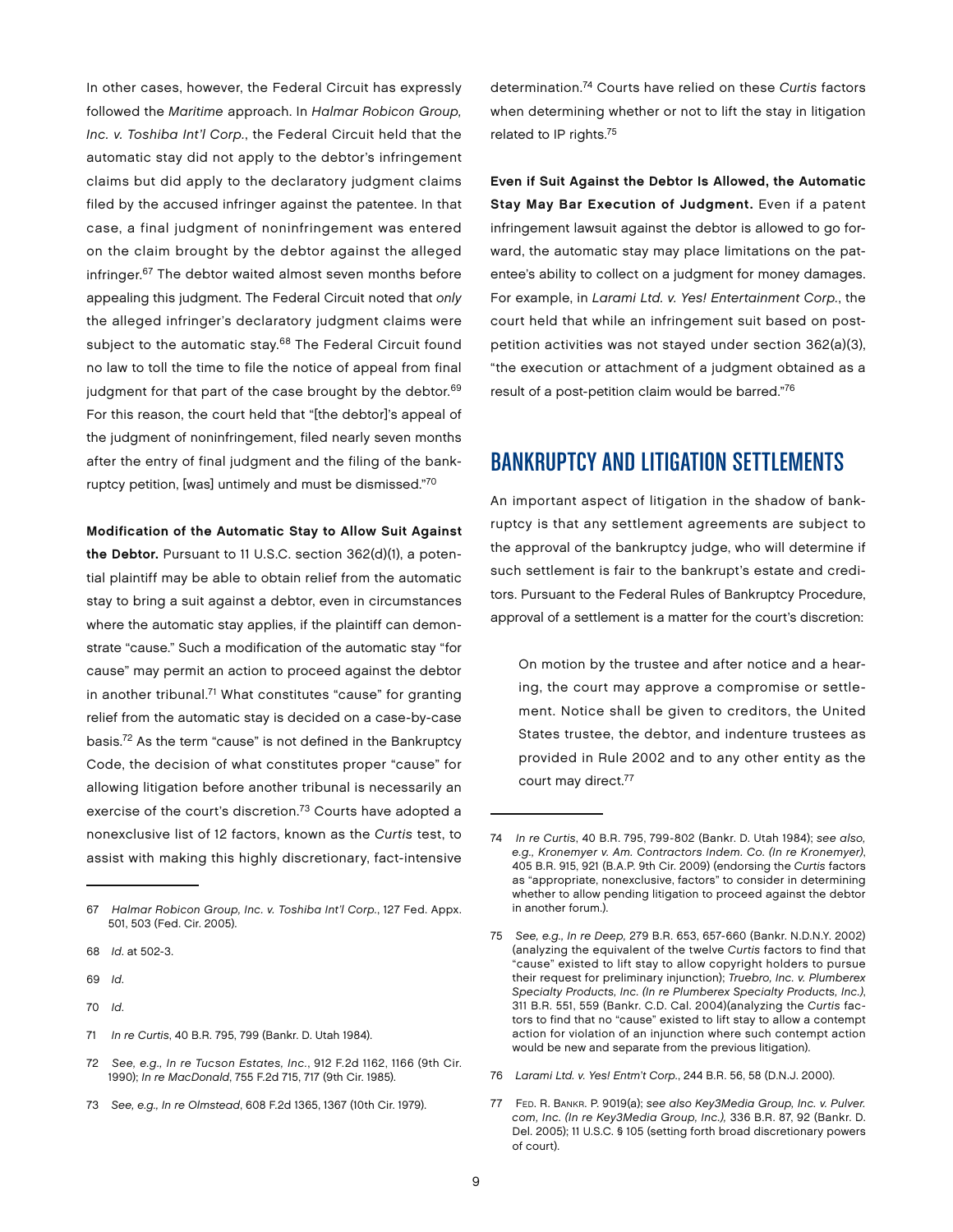The court must decide whether "the compromise is fair, reasonable, and in the best interest of the estate."<sup>78</sup> "Under the 'fair and equitable' standard, [the court looks] to the fairness of the settlement to the other persons, i.e., the parties who did not settle."<sup>79</sup> "In the final analysis, the court does not have to be convinced that the settlement is the best possible compromise. Rather, the court must conclude that the settlement is within the reasonable range of litigation possibilities."80 The debtors carry the burden of persuading the court that the compromise falls within the reasonable range of litigation possibilities.<sup>81</sup> Therefore, litigants must be aware of the very real possibility that their mutually agreedto settlement terms might be rejected.

When considering the best interest of the estate, the court must "assess and balance the value of the claim that is being compromised against the value to the estate of the acceptance of the compromise proposal."82 In striking this balance, courts typically should consider the factors from In re Martin: (I) the probability of success in litigation; (2) the likely difficulties in collection; (3) the complexity of the litigation involved, and the expense, inconvenience, and delay necessarily attending it; and (4) the paramount interest of creditors.<sup>83</sup>

A vivid example of the court's power to reject settlement agreements arose recently in In re Spansion, Inc.<sup>84</sup> The debtor Spansion sued Samsung Electronics Co., Ltd. for patent infringement in multiple venues: International Trade Commission Investigation No. 337-TA-664 and Civil Action No. 08-855-SLR in the United States District Court for the District of Delaware. Samsung, in turn, filed infringement counterclaims in the Delaware action against Spansion and initiated

- 80 In re World Health Alternatives, Inc., 344 B.R. 291, 296 (Bankr. D. Del. 2006) (internal quotations and citations omitted).
- 81 In re Key3Media Group, Inc., 336 B.R. at 93.
- 82 Myers v. Martin (In re Martin), 91 F.3d 389,393 (3d Cir. 1996) (citing Protective Comm. for Indep. Stockholders of TMT Trailer Ferry, Inc. v. Anderson, 390 U.S. 414, 424-25 (1968)).
- 83 In re Martin, 91 F.3d at 393.
- 84 In re Spansion, Inc., No. 09-10690(KJC), 2009 WL 1531788, at \*1 (Bankr. D. Del. June 2, 2009).

suit in Japan against Spansion's Japanese subsidiary (Tokyo District Court, actions entitled H2l (WA) 1989 and H21 (WA) 1986). The parties agreed to dismiss all litigation in a settlement agreement that included a \$70 million payment from Samsung. Although the Official Committee of Unsecured Creditors ("the Committee") filed a limited objection to the settlement agreement, this objection was withdrawn at the hearing. An ad hoc consortium of holders of certain senior secured notes also objected to the settlement agreement and maintained its objection through the hearing.

Notwithstanding the Committee's agreement, the court rejected the settlement, holding that "the Debtors have failed to meet their burden of proving that the Settlement Agreement is fair and equitable, and in the best interest of the estate."85 With respect to the first Martin factor, the court noted that the debtor made its decision to settle without the advice of its patent litigation counsel.<sup>86</sup> The court was quite critical of this failure to involve patent litigation counsel in the settlement process: "Under these circumstances, it seems unlikely that a reasonable evaluation of the merits of litigation of this nature and extent could have been made without taking into account the advice of patent litigation counsel."87 The second Martin factor was less problematic, as there was no evidence that there would be collection difficulties with respect to Samsung. $88$  The court then expressly linked the third Martin factor to the first: "There is insufficient information upon which to make a reasoned decision as to the likelihood of success of the Actions. This likewise makes it difficult to conclude that the settlement is preferable to the expense, inconvenience and delay of litigation."89 The court also linked the fourth Martin factor to the first, noting that even though the Committee had withdrawn its objections at the hearing, "because this record does not allow a proper evaluation of the strengths and weaknesses of the Actions or the appropriateness of the proposed settlement payment, I cannot weigh heavily the Committee's position."90

- 85 Id. at 8.
- 86 Id. at 14.
- 87 Id.
- 88 Id.
- 89 Id. at 15.
- 90 Id. at 16.

<sup>78</sup> In re TSIC, Inc., 393 B.R. 71, 78 (Bankr. D. Del. 2008) (quoting In re Louise's, Inc., 211 B.R 798, 801 (D. Del. 1997)).

<sup>79</sup> Will v. Nw. Univ. (In re Nutraquest, Inc.), 434 F.3d 639, 645 (3d Cir. 2006).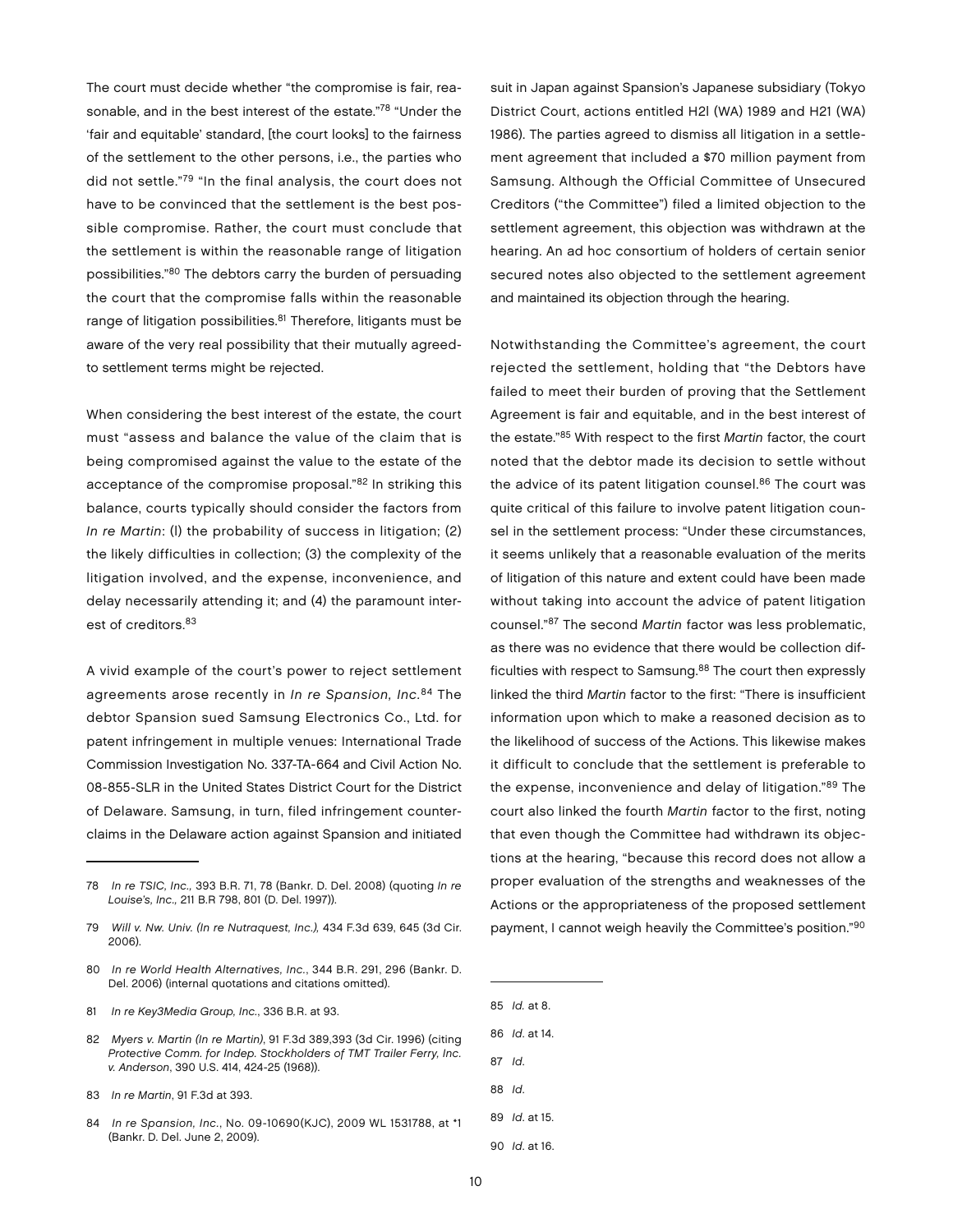In view of In re Spansion, patent litigation counsel's involvement in the settlement process may be important to settlement approval.

### Disaggregation of IP Rights in Bankruptcy and Litigation

A complication can arise with respect to litigation in the shadow of bankruptcy if the bankruptcy plan disaggregates certain IP rights in such a way that constitutional standing to sue is lost. For example, in Morrow v. Microsoft Corp., three trusts were created to liquidate the debtor's assets pursuant to a Chapter 11 liquidation plan.<sup>91</sup> The liquidation plan distributed certain assets and rights among the trusts. One trust, BHLT, was given rights to claims for misappropriation or infringement of the debtor's IP rights by its controlling shareholders.92 A different trust, AHLT, was given ownership rights in the debtor's IP.<sup>93</sup> A third trust, GUCLT, was granted the right to sue infringers that were not controlling shareholders.94 Thus, while AHLT received legal title to certain patents under the liquidation, it did not have the right to sue third parties for infringement of the patent.<sup>95</sup>

Disaggregating the IP rights in this manner would prove fatal to GUCLT's ability to pursue patent infringement claims against Microsoft. The fundamental problem for GUCLT and AHLT was that the liquidation plan contractually separated the right to sue for infringement from the underlying legally protected interest created by the patent statutes—the right to exclude.<sup>96</sup> The court reasoned that any suit initiated by GUCLT would be for violations of AHLT's exclusionary interest, and GUCLT would not be the party granted judicial relief under the statute for such a grievance. 97

93 Id.

97 Id.

Moreover, the court held that AHLT's addition as a party to the case could not cure the standing problem.<sup>98</sup> While the court recognized that a party with the rights of an exclusive licensee has standing to sue for infringement if the patentee joins the suit to satisfy any prudential concerns present in that case, it rejected the application of this analysis to GUCLT. Because GUCLT lacked the exclusionary interest of an exclusive licensee, it did not suffer the requisite legal injury to be a party to the infringement suit.

[] AHLT's participation as a third party defendant does not affect GUCLT's standing to bring this suit. To demonstrate entitlement to join as a co-plaintiff GUCLT must have the right to exclude others from making, using, or selling the invention in the United States…. [ ] GUCLT lacks legal injury in fact, and its beneficial interest in assets held by AHLT or the fact that AHLT has been brought into this case as a third party defendant does not cure GUCLT's constitutional standing deficiencies.<sup>99</sup>

Thus, Morrow v. Microsoft Corp. demonstrates that redistributing IP rights among post-bankruptcy entities without regard to maintaining constitutional standing can leave the entities without the ability to enforce those rights.

#### Bankruptcy of a Licensor

When a company enters bankruptcy, one of the key decisions it will face is whether to assume, reject, or assume and assign to a third party its executory contracts. For a debtor that is an IP owner-licensor, such "executory contracts" generally include any IP licenses to which it is a party. A debtorlicensor may also choose to sell its IP to a third party, and under certain circumstances, this sale may extinguish any third-party interests in the IP—including existing licenses. Although these debtor's rights do advance the Bankruptcy Code's primary goal—rehabilitating the debtor and protecting the creditor body—they can work a significant hardship on the debtor's pre-petition licensees.

<sup>91</sup> Morrow v. Microsoft Corp., 499 F.3d 1332, 1335 (Fed. Cir. 2007).

<sup>92</sup> Id.

<sup>94</sup> Id. at 1342.

<sup>95</sup> Id. at 1335.

<sup>96</sup> Id. at 1342.

<sup>98</sup> Id. at 1343.

<sup>99</sup> Id. at 1343.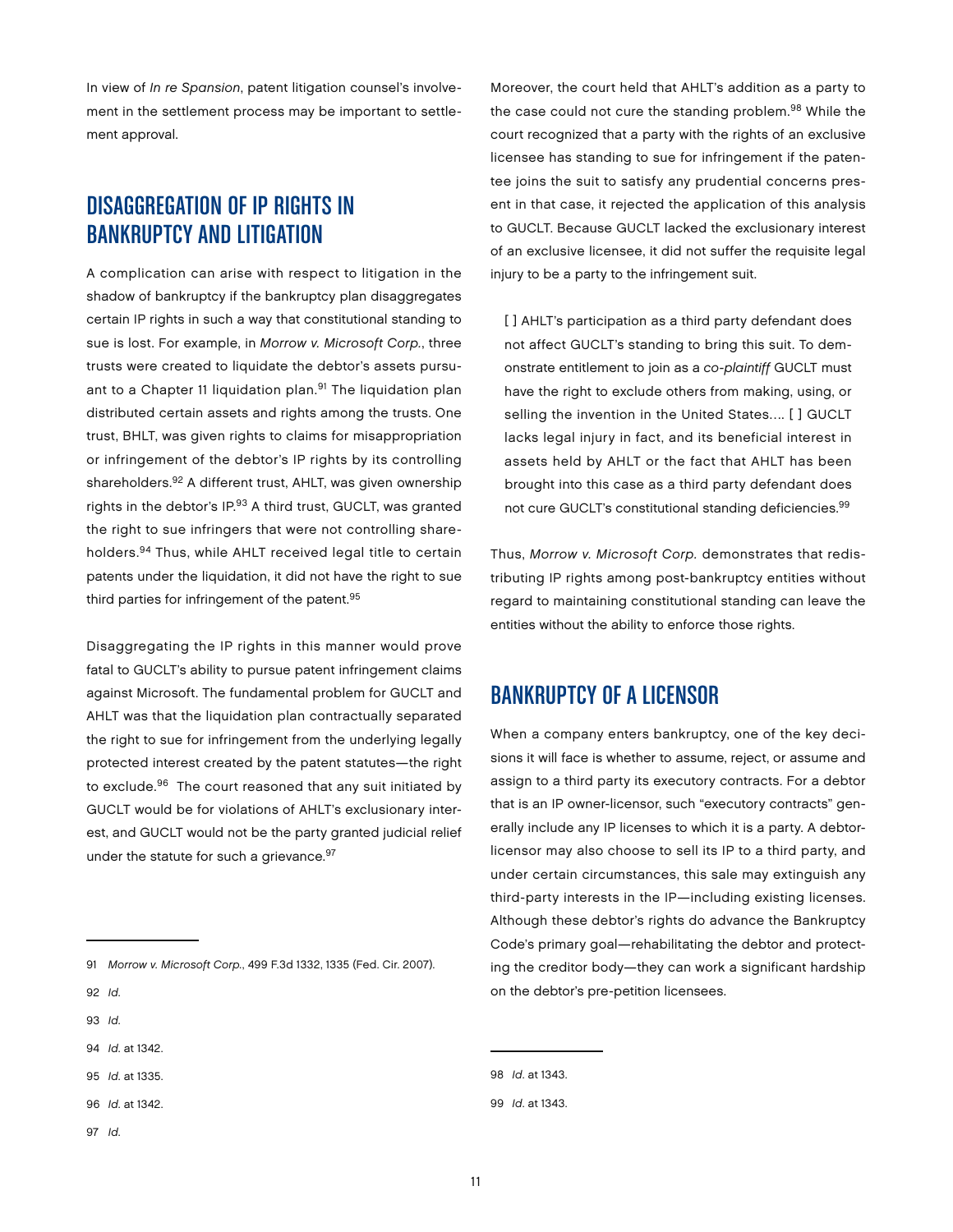Fortunately, the Bankruptcy Code allows licensees to elect to retain the right to use certain kinds of licensed IP even when the licensor rejects the underlying license. Moreover, in certain circumstances, a licensee can retain substantial rights in IP that is sold by the debtor-licensor. As further discussed below, the licensing parties' respective rights will vary greatly depending on the kind of IP involved, the terms of the license, and the action or inaction of the licensee.

Section 365: Assumption or Rejection of Executory Contracts. One of the greatest benefits of bankruptcy to a debtor is the ability to assume or reject executory contracts. Section 365(a) provides that "the trustee, subject to the court's approval, may assume or reject any executory contract or unexpired lease of the debtor."100 Pursuant to 11 U.S.C. section 1107(a), the debtor-in-possession may act as trustee.

A debtor choosing to "assume" a contract is simply agreeing to be bound by its terms going forward. In order to assume a contract, the debtor must meet certain requirements specified in section 365(b)(1), including curing or providing adequate assurance that the trustee will cure any defaults and providing adequate assurance of future performance. Once a contract is assumed, the debtor will be bound by its terms, and any future breach likely will result in a post-petition claim for damages entitled to priority as an administrative claim (typically at 100 cents on the dollar).

On the other hand, a debtor choosing to "reject" a contract is refusing to be bound by its terms going forward. A rejection is treated as a court-authorized breach of the contract as of the petition date pursuant to 11 U.S.C. section 365(g). The fact that a rejection constitutes a pre-petition breach has major ramifications, as "[t]he non-debtor party to the contract subject to rejection is limited in its claims for breach to the treatment accorded to a debtor's general unsecured creditors."101 This means that the non-debtor party's claim for breach will be accorded the same priority as claims by the general unsecured creditor body, and likely discharged for cents on the dollar.

As a general matter, a debtor has wide latitude to assume or reject executory contracts, provided that the debtor satisfies the liberal "business judgment" standard.<sup>102</sup> While the court may place equitable restrictions on the debtor's ability to reject contracts in an extreme case, "[g]enerally, absent a showing of bad faith, or an abuse of business discretion, the debtor's business judgment will not be altered."103

IP Licenses Are Usually Executory Contracts. Whether a contract is executory and thus subject to assumption or rejection in bankruptcy is a question of federal law.104 While the Bankruptcy Code does not specifically define the term "executory contract," the Supreme Court has defined it as a contract "on which performance remains due to some extent on both sides."105 Circuit law has further defined a contract as executory if material unperformed obligations remain for both parties.106

Courts have held that common terms in most IP licenses generally render them executory. For example, duties of confidentiality, duties to give notice of lawsuits, and duties to defend IP against third-party validity challenges may render a license executory. In Lubrizol Enterprises, Inc. v. Richmond Metal Finishers, Inc., the court found that a nonexclusive license agreement to use patented technology was executory based on "[t]he unperformed, continuing core obligations of notice and forbearance in licensing."107 Similarly, the court in In re Kmart Corp noted that "[g]enerally speaking, a license agreement is an executory contract as such is contemplated in the Bankruptcy Code."<sup>108</sup> In fact, even "fully paid up" licenses are generally executory, as was the case in In re Aerobox Composite Structures: "While the Court recognizes that the monetary consideration required under the License Agreement has been paid in full, the Court finds that the License Agreement is executory due to the continu-

- 103 In re G Survivor Corp., 171 B.R. 755, 757 (Bankr. S.D.N.Y. 1994).
- 104 In re Wegner, 839 F.2d 533, 536 (9th Cir. 1988).
- 105 NLRB v. Bildisco & Bildisco, 465 U.S. 513, 522 n. 6 (1984).
- 106 See, e.g., In re Qintex Entm't, Inc., 950 F.2d 1492, 1495 (9th Cir. 1991).

<sup>100</sup> 11 U.S.C. § 365(a) (2000).

<sup>101</sup> In re Walnut Assocs., 145 B.R. 489, 494 (Bankr. E.D. Pa. 1992).

<sup>102</sup> See, e.g., COR Route 5 Co., LLC v. Penn Traffic Co. (In re Penn Traffic Co.), 524 F.3d 373, 383 (2d Cir. 2008).

<sup>107</sup> Lubrizol Enterprises, Inc. v. Richmond Metal Finishers, Inc., 756 F.2d 1043, 1045 (4th Cir. 1985).

<sup>108</sup> In re Kmart Corp., 290 B.R. 614, 618 (Bankr. N.D. Ill. 2003) (quoting Novon Int'l v. Novamont S.P.A. (In re Novon Int'l), 96-BK-15463B, 2000 WL 432848, at \*4 (W.D.N.Y. March 31, 2000)).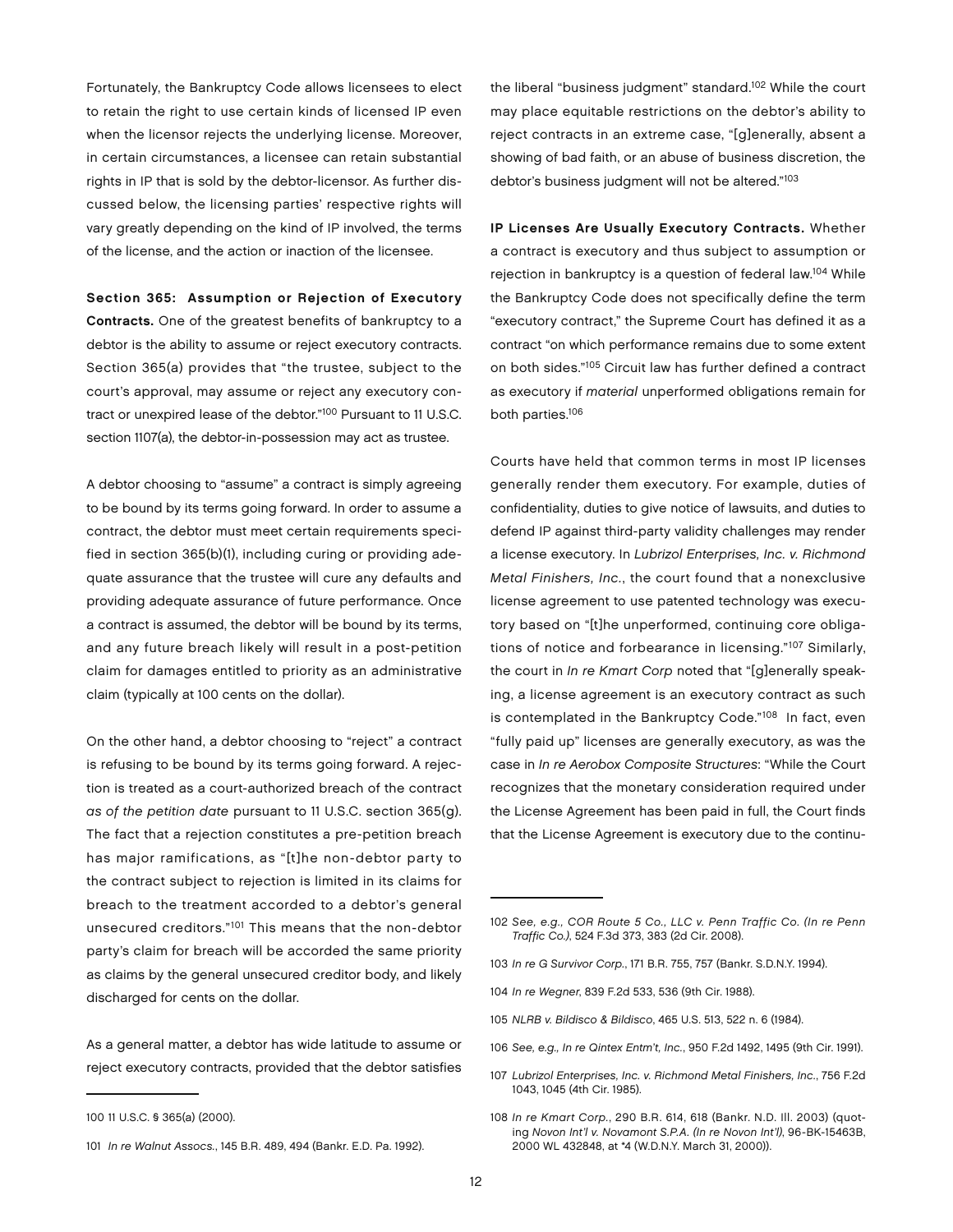ing material duties and obligations of both parties to the License Agreement…."109

Assumption and Assignment of Contracts. In addition to assumption or rejection of an executory contract, the Bankruptcy Code provides a third option for debtors: assumption and assignment. If the debtor can provide adequate assurance that the assignee can perform, the debtor may generally assume and assign an executory contract even if the contract prohibits assignment by its own terms.<sup>110</sup> Section 365(c) of the Bankruptcy Code does, however, restrict a debtor's ability to "assume or assign" certain kinds of contracts:

- (c) The trustee may not assume or assign any executory contract or unexpired lease of the debtor, whether or not such contract or lease prohibits or restricts assignment of rights or delegation of duties, if—
	- (1)(A) applicable law excuses a party, other than the debtor, to such contract or lease from accepting performance from or rendering performance to an entity other than the debtor or the debtor in possession, whether or not such contract or lease prohibits or restricts assignment of rights or delegation of duties; and
	- (1)(B) such party does not consent to such assumption or assignment;...<sup>111</sup>

Thus, while a debtor may generally assign an executory contract to a third party notwithstanding limitations on assignment in the contract itself, certain kinds of contracts, such as contracts for personal services, may not be assigned to a third party absent consent by the non-debtor party.

Although the conditions specified in section 365(c)(1)(A) are centered around a party's ability to assign a contract, the language of section 365(c) has generated significant confusion insofar as it appears to require that the contract meet the same conditions even in the case of a straight assumption. In other words, section 365(c) states that the trustee cannot assume or assign any executory contract for which

an applicable law would prevent its assignment. Read literally, this would appear to prevent a debtor from even assuming a contract that it could not otherwise assign under common law. As will be discussed in greater depth below with respect to the bankruptcy of a licensee, this language has created considerable complexity with respect to IP licenses, and circuits have split on the proper interpretation of this section.

Sections 365(n) and 101(35A)—Effect of Rejection on "Intellectual Property" Licenses. A debtor-licensor's ability to reject licenses under section 365(a) creates a tremendous danger that licensees may have their licenses rejected in bankruptcy—a disastrous outcome for licensees in many cases. The Fourth Circuit came to exactly such a result in Lubrizol Enterprises, Inc. v. Richmond Metal Finishers, Inc., holding that (1) the debtor licensor could reject a nonexclusive technology license and (2) the former licensee had no ability to seek specific performance with respect to the rejected license.112 Congress responded to the harshness of the Lubrizol holding by enacting the Intellectual Property Licenses in Bankruptcy Act ("IPLBA") in October 1988 to protect licensees' rights to certain types of intellectual property in the event of a bankruptcy. The key IPLBA provisions are now codified as sections 365(n) and 101(35A) of the Bankruptcy Code.

Pursuant to section 365(n), if a trustee rejects an executory "intellectual property" license under section 365(a), the licensee may elect either:

- (A) to treat such contract as terminated by such rejection if such rejection by the trustee amounts to such a breach as would entitle the licensee to treat such contract as terminated by virtue of its own terms, applicable nonbankruptcy law, or an agreement made by the licensee with another entity; or
- (B) to retain its rights (including a right to enforce any exclusivity provision of such contract, but excluding any other right under applicable nonbankruptcy law to specific performance of such contract) under such contract and under any agreement supplementary to such contract, to such intellectual property (including any embodiment

<sup>109</sup> In re Aerobox Composite Structures, LLC, 373 B.R. 135, 139 (Bankr. D.N.M. 2007).

<sup>110</sup> 11 U.S.C. § 365(f).

<sup>111</sup> 11 U.S.C. § 365(c) (emphasis added).

<sup>112</sup> Lubrizol Enterprises, Inc. v. Richmond Metal Finishers, Inc., 756 F.2d 1043, 1046-48 (4th Cir. 1985), cert. denied, 475 U.S. 1057, 106 S. Ct. 1285, 89 L. Ed. 2d 592 (1986).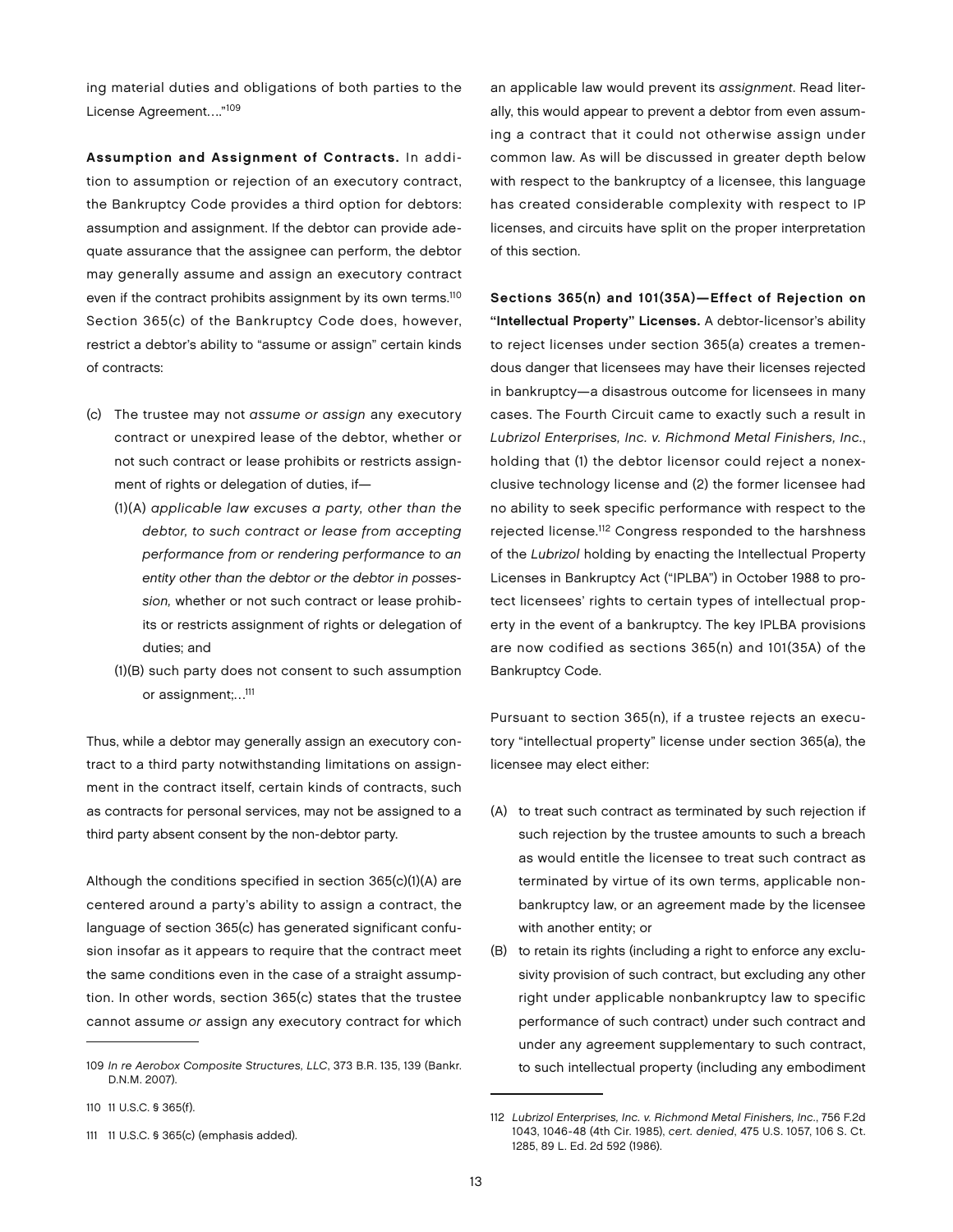of such intellectual property to the extent protected by applicable nonbankruptcy law), as such rights existed immediately before the case commenced, for—

- (i) the duration of such contract; and
- (ii) any period for which such contract may be extended by the licensee as of right under applicable nonbankruptcy law.

This means that an "intellectual property" licensee has a powerful and important option not available to other kinds of contracting parties: To retain certain rights in the face of the debtor's rejection.

For purposes of section 365(n), "intellectual property" has a specific definition that excludes certain important classes of IP. Section 101 (35A) defines "intellectual property" to mean a:

- (A) trade secret;
- (B) invention, process, design, or plant protected under title 35;
- (C) patent application;
- (D) plant variety;
- (E) work of authorship protected under title 17; or
- (F) mask work protected under chapter 9 of title 17

to the extent protected by applicable nonbankruptcy law. Thus, trademarks, service marks, trade names, and rights of publicity are all excluded from the section 365(n) election provision.113 Furthermore, foreign patents and copyrights are not included within the scope of section 365(n), as they are not covered by title 35 or 17 of the United States Code.

If the licensee elects to retain its rights under the license, it must make all royalty payments due under the contract and will be deemed to have waived any administrative claim arising from the performance of the contract.<sup>114</sup> While the Bankruptcy Code does not define "royalty payments," the legislative history suggests a broad interpretation of the concept:

 It is important that courts, in construing the term "royalty" used in this subsection, and in deciding what

payments are royalty payments, look to the substance of the transaction and not the label. The underlying nature of the payments must be considered. For example, payments based upon the use of intellectual property or on a percentage of sales of end products that incorporate or are derived from the intellectual property should be treated as royalty payments.<sup>115</sup>

Based on the legislative history, the Prize Frize court held that even flat license fees should be viewed as "royalties" for the purpose of section 365(n).<sup>116</sup>

By opting to retain its license pursuant to section 365(n), the licensee generally does not retain any ability to enforce affirmative obligations for things such as maintenance, support, and development obligations.<sup>117</sup> The licensee may still be able to enforce confidentiality and other "passive" obligations.<sup>118</sup>

Timing is critical to whether a licensee may retain rights pursuant to section 365(n) because that section applies only to rights existing at the time the bankruptcy commences. The court in In re Storm Tech., Inc. held that contingent rights to IP will not be preserved by a licensee's section 365(n) election: "The unambiguous language of § 365(n) limits the scope of the rights retained to those that existed immediately before the petition date."119 The contract at issue provided that if Storm Technology failed to pay a \$4 million note in full by a date certain, "Logitech will have a worldwide, non-exclusive royalty-free, fully paid-up license...."120 The court held that this "springing" license was a contingent IP right and as such was not within the scope of section 365(n) protection.<sup>121</sup>

120 Id. at 154.

121 Id. at 157.

<sup>113</sup> See also, e.g., In re Old Carco LLC, 406 B.R. 180, 211 (Bankr. S.D.N.Y. 2009).

<sup>114</sup> 11 U.S.C. § 365(n)(2)(B)-(C); Encino Bus. Mgmt. v. Prize Frize, Inc. (In re Prize Frize, Inc.), 150 B.R. 456, 458 (B.A.P. 9th Cir. 1993).

<sup>115</sup> H.R. Rep. No. 1012, 100th Cong., 2nd Sess., at 9 (1988).

<sup>116</sup> In re Prize Frize, Inc., 150 B.R. at 460.

<sup>117</sup> See, e.g., Biosafe Int'l, Inc. v. Controlled Shredders, Inc. (In re Szombathy), Bankr. No. 94 B 15536, 1996 WL 417121, at \*11 (Bankr. N.D. Ill., July 9,1996), rev'd on other grounds in Szombathy v. Controlled Shredders, Inc., No. 97 C 481, Bankr. No. 94B15536, 1997 WL 189314 (N.D. Ill. April 14, 1997).

<sup>118</sup> Id.

<sup>119</sup> In re Storm Tech., Inc., 260 B.R. 152, 157 (Bankr. N.D. Cal. 2001)(internal citations omitted).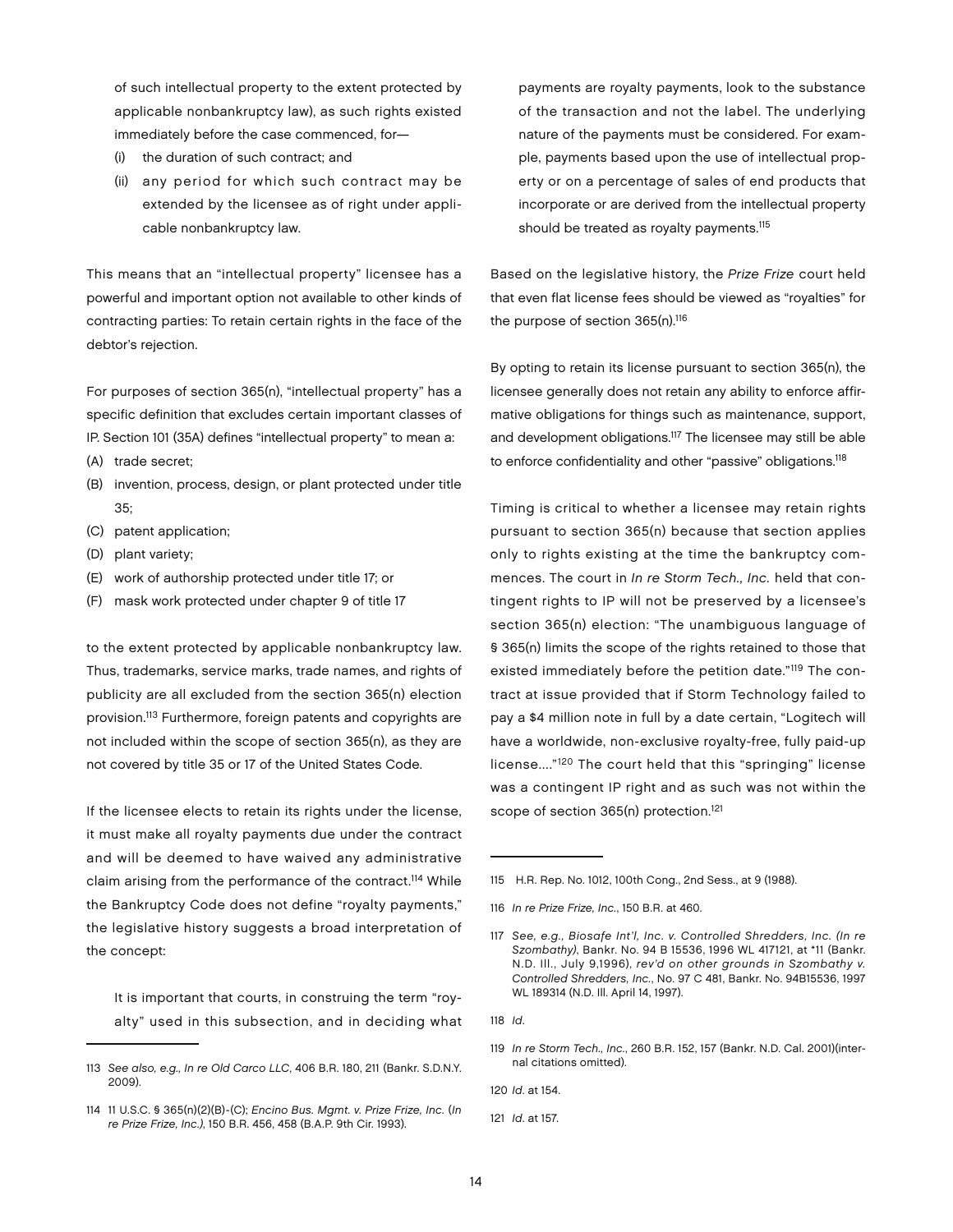#### Section 363 and Sales of Intellectual Property by a Debtor-

Licensor. A trustee in bankruptcy may enter into contracts "in the ordinary course of business" without the need for court approval.122 In contrast, notice and a hearing are required before a trustee may enter into contracts that are not in the ordinary course of business.<sup>123</sup> As such, any contract for the sale of IP outside the ordinary course of a debtor's business will require court approval.

Sections 363(b) and (f) allow a debtor-in-possession to sell the debtor's assets free and clear of any third-party interest under certain conditions. Section 363(f) provides:

The trustee may sell property under subsection (b) or (c) of this section free and clear of any interest in such property of an entity other than the estate, only if

(1) applicable nonbankruptcy law permits sale of such property free and clear of such interests;

(2) such entity consents;

(3) such interest is a lien and the price at which such property is to be sold is greater than the aggregate value of all liens on such property;

(4) such interest is in bona fide dispute; or

(5) such entity could be compelled, in a legal or equitable proceeding, to accept a money satisfaction of such interest.

In addition, section 1123(b)(4) of the Bankruptcy Code authorizes the sale of a debtor's assets pursuant to a chapter 11 plan.

The interaction of the "free and clear" provisions of section 363 with the licensee's election rights pursuant to section 365(n) can create complex issues regarding who owns what rights when the licensee opts to retain its use rights. A thorough analysis of this scenario is presented by the court in In re Dynamic Tooling Systems.<sup>124</sup> In this case, the debtor sought to transfer its entire IP portfolio to the subsidiary of a creditor.<sup>125</sup> The court characterized the creditor's subsidiary's acquisition of the debtor licensor's assets as a sale pursuant to the debtor's plan under section 1123(b)(4).<sup>126</sup> To the extent the sale was made free and clear of liens and interests, that sale implicated section 363(f).<sup>127</sup> The court acknowledged the licensee's fears that the transfer of IP assets would be free and clear of the licensee's rights, despite the licensee's rights to elect to continue use of the debtor's intellectual property pursuant to section 365(n).<sup>128</sup>

Noting a lack of case law directly on point, the court found that the licensee's concerns could easily be resolved by the court's use of its section 363(e) powers to limit or prohibit a sale free and clear of interests to protect those interests.129 Ultimately, the court held that "[Licensee's] interests can be protected by this Court's express order that to the extent [debtor]'s intellectual property is included in the asset transfer, that property is subject to whatever license rights [licensee] may have under the Agreement."130

While this approach provides protection for a licensee of "intellectual property" that fits within the section 101 (35A) definition, vigilance is important. Pursuant to section 363(e), the power invoked by the court to protect the licensee's rights is triggered "on request of an entity that has an interest in property used, sold, or leased, or proposed to be used, sold, or leased." Therefore, licensees should pay close attention to licensor bankruptcy notices to make sure that all appropriate requests for protection are made to the court.

Another important source of rights for a licensee is Section 363(f), which provides, inter alia:

The trustee may sell property under subsection (b) or (c) of this section free and clear of any interest in such property of an entity other than the estate, only if—

<sup>122</sup> 11 U.S.C. section 363(c)(1); see also, e.g., In re Roth Am., Inc., 975 F.2d 949, 952 (3d Cir. 1992).

<sup>123</sup> Id., citing section 363(b)(1).

<sup>124</sup> In re Dynamic Tooling Sys., Inc., 349 B.R. 847, 855-56 (Bankr. D. Kan. 2006).

<sup>125</sup> Id. at 849.

<sup>126</sup> Id. at 855.

<sup>127</sup> Id.

<sup>128</sup> Id.

<sup>129</sup> Id. at 856.

<sup>130</sup> Id.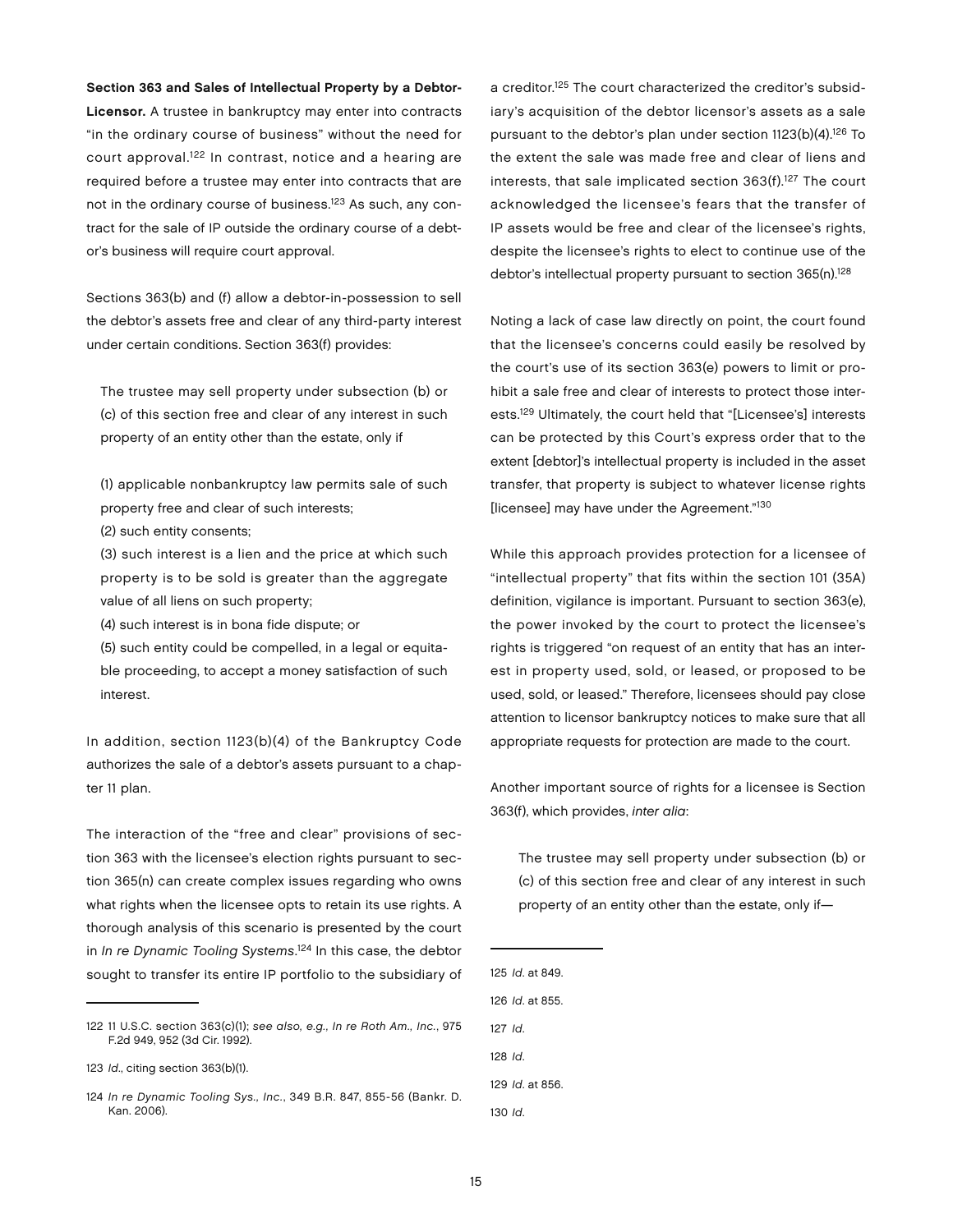- (1) applicable nonbankruptcy law permits sale of such property free and clear of such interest;
- (2) such entity consents...<sup>131</sup>

Again, vigilance is critical for a licensee to preserve its rights. As noted in FutureSource LLC v. Reuters Ltd., "[i]t is true that the Bankruptcy Code limits the conditions under which an interest can be extinguished by a bankruptcy sale, but one of those conditions is the consent of the interest holder, and lack of objection (provided of course there is notice) counts as consent."132

#### Bankruptcy of a Licensee

A licensee in bankruptcy, like a licensor, may choose to assume, reject, or assume and assign its executory contracts, including IP licenses. A debtor-licensee will, however, have a somewhat different set of related considerations in bankruptcy than will a typical debtor-licensor. For example, section 365(n) is inapplicable when a debtor-licensee rejects a license—the licensor owns the underlying IP so there are no "use" rights that the licensor might need to retain—leaving fewer restrictions on the debtor-licensee in this regard. On the other hand, a licensee's ability to assume and assign a license will vary greatly depending on the kind of IP that is at issue and the exclusivity of the rights conferred. Perhaps the most complex issue facing a licensee is whether it can assume a license outright—in some circuits, assumption is only possible if a hypothetical assignment would also be permissible.

Assignment of IP Licenses by Debtor Licensees. Whether an IP license can be assigned or not will depend on the type of license at issue. Licenses may be treated differently (assignable or nonassignable) based on the kind of IP that is at issue—for example, patent, copyright, or trademark rights—and may also be treated differently depending on whether the license is exclusive or nonexclusive.

Courts have found nonexclusive patent licenses to be nonassignable unless the patent owner consents. "It is well settled that a non-exclusive licensee of a patent has only a personal and not a property interest in the patent and that this personal right cannot be assigned unless the patent owner authorizes the assignment or the license itself permits assignment."133

Moreover, even though exclusive licenses confer a broader ability on the licensee to sue for patent infringement, most courts hold that exclusive patent licenses are also generally nonassignable absent consent. For example, the court In re Hernandez held that the licensor's consent to assign the license would be required even for exclusive licenses.<sup>134</sup> While an exclusive licensee has a sufficient property interest to give standing to sue, that does not mean that the exclusive licensee can freely assign the license.<sup>135</sup> The court reasoned that if an exclusive licensee could assign that license, a patent holder would lose its control over the identity of its license holders whenever the license agreement provided the licensee with an exclusive right.136 Because that result would render an exclusive license the equivalent of an outright patent assignment, such result would be inconsistent with federal case law that carefully distinguishes between the two.<sup>137</sup> This view has been adopted by other courts as well.<sup>138</sup> The In re Hernandez approach does, however, allow assignment by the exclusive licensee if the licensor has "pre-consented" to such an assignment, though such assignment must strictly comply with the terms of such "pre-consent."139

135 Id.

136 Id.

<sup>131</sup> Emphasis added.

<sup>132</sup> FutureSource LLC v. Reuters Ltd., 312 F.3d 281, 285 (7th Cir. 2002).

<sup>133</sup> Gilson v. Republic of Ireland, 787 F.2d 655, 658 (D.C. Cir. 1986); see also, e.g., Perlman v. Catapult Entm't (In re Catapult Entm't), 165 F.3d 747, 750 (9th Cir. 1999)(holding that nonexclusive patent licenses do not give rise to ownership rights and are not assignable over the objection of the licensor); In re Access Beyond Tech., 237 B.R. 32, 44 (Bankr. D. Del. 1999)(holding that nonexclusive patent license is not assignable).

<sup>134</sup> In re Hernandez, 285 B.R. 435, 440 (Bankr. D. Ariz. 2002).

<sup>137</sup> Id. at 440-41.

<sup>138</sup> ProteoTech, Inc. v. Unicity Intern., Inc., 542 F. Supp. 2d 1216, 1219 (W.D. Wash. 2008) ("This Court agrees with the [In re Hernandez] Court that the rationale for requiring actual or constructive consent of the licensor applies regardless of whether the license is exclusive or non-exclusive.").

<sup>139</sup> In re Hernandez, 285 B.R. at 441.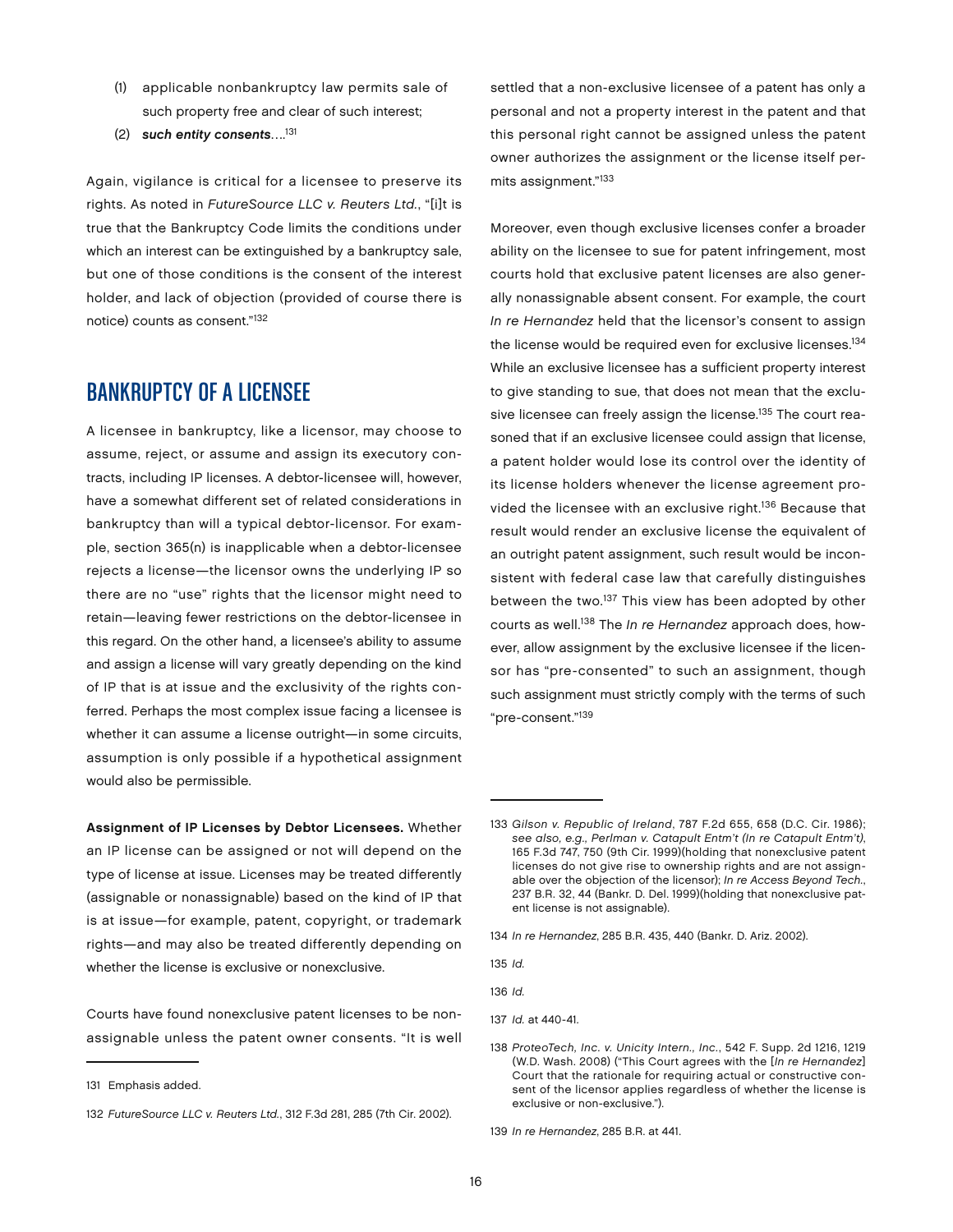Similarly, nonexclusive copyright licenses are generally not assignable.140 As with nonexclusive patent licenses, nonexclusive copyright licenses do not transfer any rights of ownership—such rights remain in the licensor.<sup>141</sup> Accordingly, a nonexclusive license is personal to the transferee, and the licensee cannot assign it to a third party without the consent of the copyright owner.<sup>142</sup>

On the other hand, case law regarding the assignability of exclusive copyright licenses is mixed. Some courts have indicated that an exclusive copyright licensee can assign that license, as was the case in In re Golden Books Family Entm't.<sup>143</sup> There, the court found that under applicable copyright law, exclusive licenses convey an ownership interest to the licensee that allows the licensee to freely transfer its rights.144 Therefore, copyright law did not prevent the assumption and assignment of the exclusive copyright license in question.<sup>145</sup>

Other courts, however, have come to the opposite conclusion. For example, in Gardner v. Nike, the court analyzed the Copyright Act and held that copyright licensees cannot freely transfer rights even under an exclusive license.146 The Gardner court noted that there is no indication that Congress intended to bestow upon exclusive licensees the right to sublicense the subject matter of their license.<sup>147</sup> Furthermore, while Congress was aware that prior to the 1976 Copyright Act, licensees could not sublicense their right in an exclusive license, Congress nevertheless chose to limit exclusive licensees' "benefits" under the 1976 Copyright Act to "protection and remedies."148 Therefore,

- 143 In re Golden Books Family Entm't, Inc., 269 B.R. 311, 319 (Bankr. D. Del. 2001).
- 144 Id.
- 145 Id.

- 147 Id.
- 148 Id.

the court held that the assignment of rights by the exclusive licensee was invalid.<sup>149</sup>

With respect to trademarks, courts have held that "under applicable trademark law, trademarks are personal and nonassignable without the consent of the licensor."150

Assumption of an IP License by a Debtor Licensee— Hypothetical Test vs. Actual Test. As mentioned above, the literal language of section 365(c) suggests that if a debtorlicensee cannot assign a contract, it cannot assume that contract. This is a strange and counterintuitive result, with particularly serious potential consequences for debtorlicensees in bankruptcy.

Circuits have split on the proper interpretation of this language. The first interpretation, called the "hypothetical test," adheres strictly to the plain statutory language in examining whether, hypothetically, the contract at issue could be assigned under applicable federal law.151 When applying the hypothetical test, courts do not consider what the debtor actually intends to do—merely assume the contract, or in fact assign it to a third party: "[I]f a contract could not be assigned under applicable nonbankruptcy law, it may not be assumed or assigned by the trustee [or the debtor in possession]."152 Circuits adopting this approach include the Third, Fourth, Ninth, and Eleventh.<sup>153</sup> The "hypothetical test" is potentially onerous because, as discussed above, many kinds of IP licenses are not assignable by the licensee, and are therefore not assumable.

- 152 Cinicola v. Scharffenberger, 248 F.3d 110, 121 (3d Cir. 2001).
- 153 In re West Elec. Inc., 852 F.2d at 83; In re Sunterra Corp., 361 F.3d at 266-67; In re James Cable Partners, 27 F.3d at 537; In re Catapult Entertainment, Inc., 165 F.3d at 754-55.

<sup>140</sup> See, e.g., In re Patient Educ. Media, 210 B.R. 237, 240-43 (Bankr. S.D.N.Y. 1997).

<sup>141</sup> See, e.g., MacLean Assocs., Inc. v. William M. Mercer-Meidinger-Hansen, Inc., 952 F.2d 769, 778-79 (3d Cir. 1991).

<sup>142</sup> See, e.g., In re Patient Educ. Media, 210 B.R. at 240.

<sup>146</sup> Gardner v. Nike, Inc., 110 F.Supp. 2d 1282, 1287 (C.D. Cal. 2000).

<sup>149</sup> Id.

<sup>150</sup> N.C.P. Mktg. Group v. Blanks (In re N.C.P. Mktg. Group, Inc.), 337 B.R. 230, 237 (D. Nev. 2005), aff'd, In re N.C.P. Mktg. Group, Inc., 279 Fed. Appx. 561 (9th Cir. 2008).

<sup>151</sup> In re Catapult Entertainment, Inc., 165 F.3d 747, 749-50 (9th Cir. 1999) (citing City of Jamestown v. James Cable Partners, L.P. (In re James Cable Partners), 27 F.3d 534, 537 (11th Cir. 1994)); In re West Elec. Inc., 852 F.2d 79, 83 (3d Cir. 1988); Breeden v. Catron (In re Catron), 158 B.R. 629, 633-38 (E.D. Va. 1993); RCI Tech. Corp. v. Sunterra Corp. (In re Sunterra Corp.), 361 F.3d 257, 266-67 (4th Cir. 2004).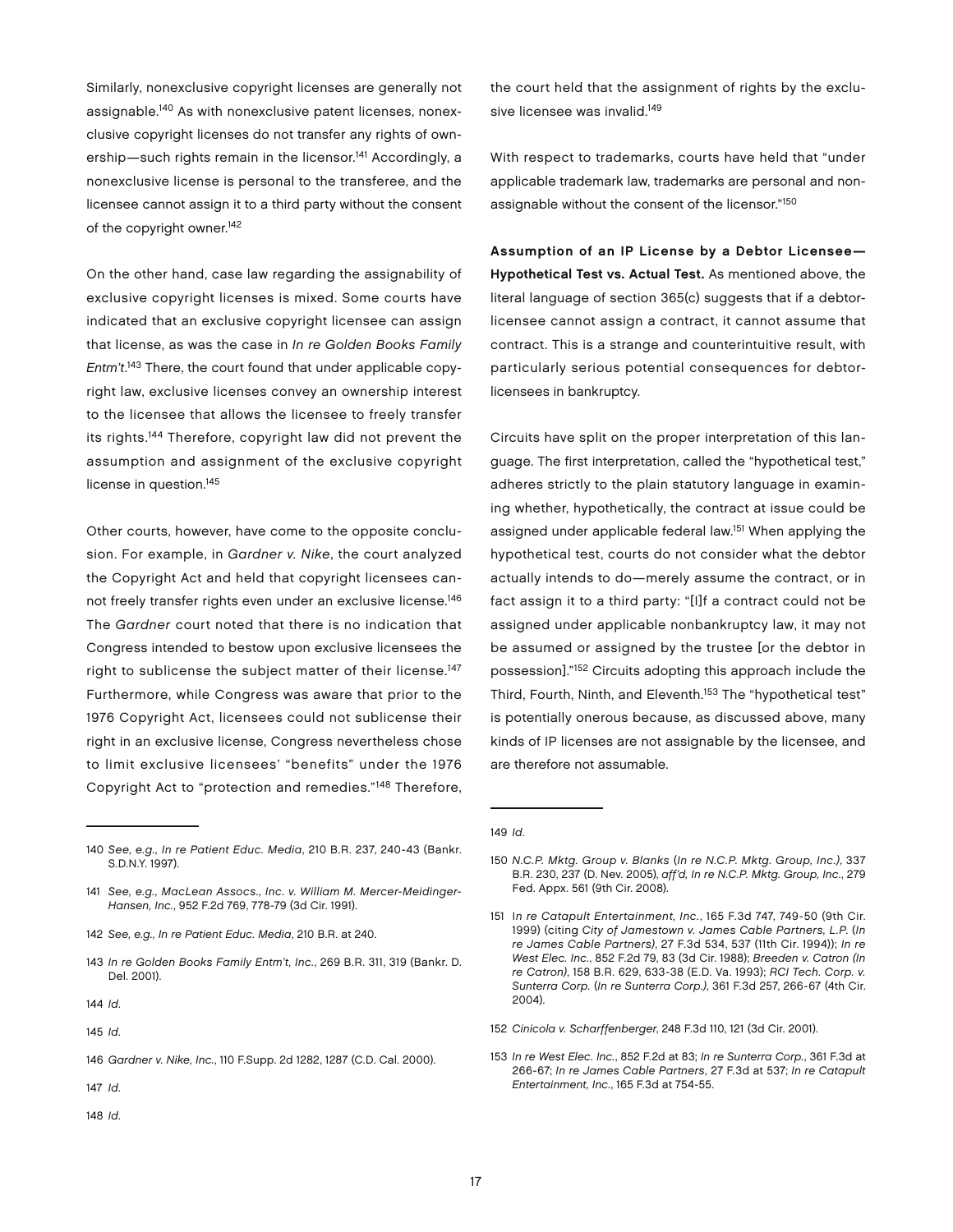Other circuits, including the First and Fifth, have rejected the "hypothetical" test in favor of an "actual test." Under the "actual test," section 365(c)(1) will apply only after "a showing that the nondebtor party's contract will actually be assigned or that the nondebtor party will in fact be asked to accept performance from or render performance to a party including the trustee—other than the party with whom it originally contracted."<sup>154</sup> The court in In re Leroux captures the practical effects of this difference in approaches:

Under the actual test … assumption will be denied only if performance of the assumed contract by the debtor in possession will in fact deprive the nondebtor party to the contract of the benefit of the bargain. Since the debtor is the very party with whom the nondebtor party contracted, it is usually quite difficult for the nondebtor party to persuade the court that performance by the debtor will eviscerate its contractual expectations.<sup>155</sup>

At least two justices have indicated that the time for a Supreme Court resolution of this issue may be coming soon. Justice Kennedy, joined by Justice Breyer, issued a threepage statement on the issue to accompany the Supreme Court's denial of certiorari with respect to the N.C.P. Marketing Group appeal. Though Justice Kennedy voted to deny the review, his statement suggested that the issue is a "significant question." Justice Kennedy wrote:

The division in the courts over the meaning of §365(c) (1) is an important one to resolve for Bankruptcy Courts and for businesses that seek reorganization. This petition for certiorari, however, is not the most suitable case for our resolution of the conflict. Addressing the issue here might first require us to resolve issues that may turn on the correct interpretation of antecedent questions under state law and trademark-protection principles. For those and other reasons, I reluctantly agree with the Court's decision to deny certiorari. In a different case the Court should consider granting certiorari on this significant question.<sup>156</sup>

Justice Kennedy's discussion of the hypothetical and actual tests in his statement suggests that he may be leaning toward the actual test. He characterized the actual test as aligning section 365 with "sound bankruptcy policy," although noting that this alignment only comes "at the cost of departing from at least one interpretation of the plain text of the law…."157

#### **CONCLUSION**

A party's ability to enforce its patent rights in litigation may be significantly affected by an adverse party's decision to file for bankruptcy. The automatic stay adds additional complexity to litigation proceedings, potentially creating asymmetrical scenarios where one party can proceed but the other is stayed, and the need for judicial approval of settlements creates an additional layer of uncertainty for all parties concerned.

Similarly, a licensing party's bankruptcy may profoundly affect the rights of other parties. A debtor's ability to reject, assume, or assume and assign an IP license will vary greatly depending on the kind of IP at issue, whether or not the license is exclusive, and whether the debtor is the licensor or the licensee. In some contexts, the debtor has extraordinary latitude to decide among all options, while in other contexts, certain options are available only subject to the counterparty's rights or consent, or are prohibited altogether. A circuit split on the critical issue of the actual test versus the hypothetical test adds another source of variance with respect to the treatment of the parties to an IP license. Consideration of these issues as early as possible—ideally at the time that a license is drafted, and preferably prepetition—and vigilance in monitoring the bankruptcies of licensing counterparties may mean the difference between retaining one's rights and having those rights extinguished.

<sup>154</sup> Bonneville Power Admin. v. Mirant Corp. (In re Mirant Corp.), 440 F.3d 238, 248 (5th Cir. 2006).

<sup>155</sup> In re Leroux, No. 92-20403-WCH, 1997 WL 375677, at \*2 n.5 (Bankr. D. Mass., June 30, 1997).

<sup>156</sup> Statement of Kennedy, J., N.C.P. Mktg. Group, Inc. v. BG Star Prods., Inc., 556 U. S. \_\_\_\_ (2009), On Petition for Writ of Certiorari to the United States Court of Appeals For the Ninth Circuit, No. 08–463, decided March 23, 2009.

<sup>157</sup> Id.